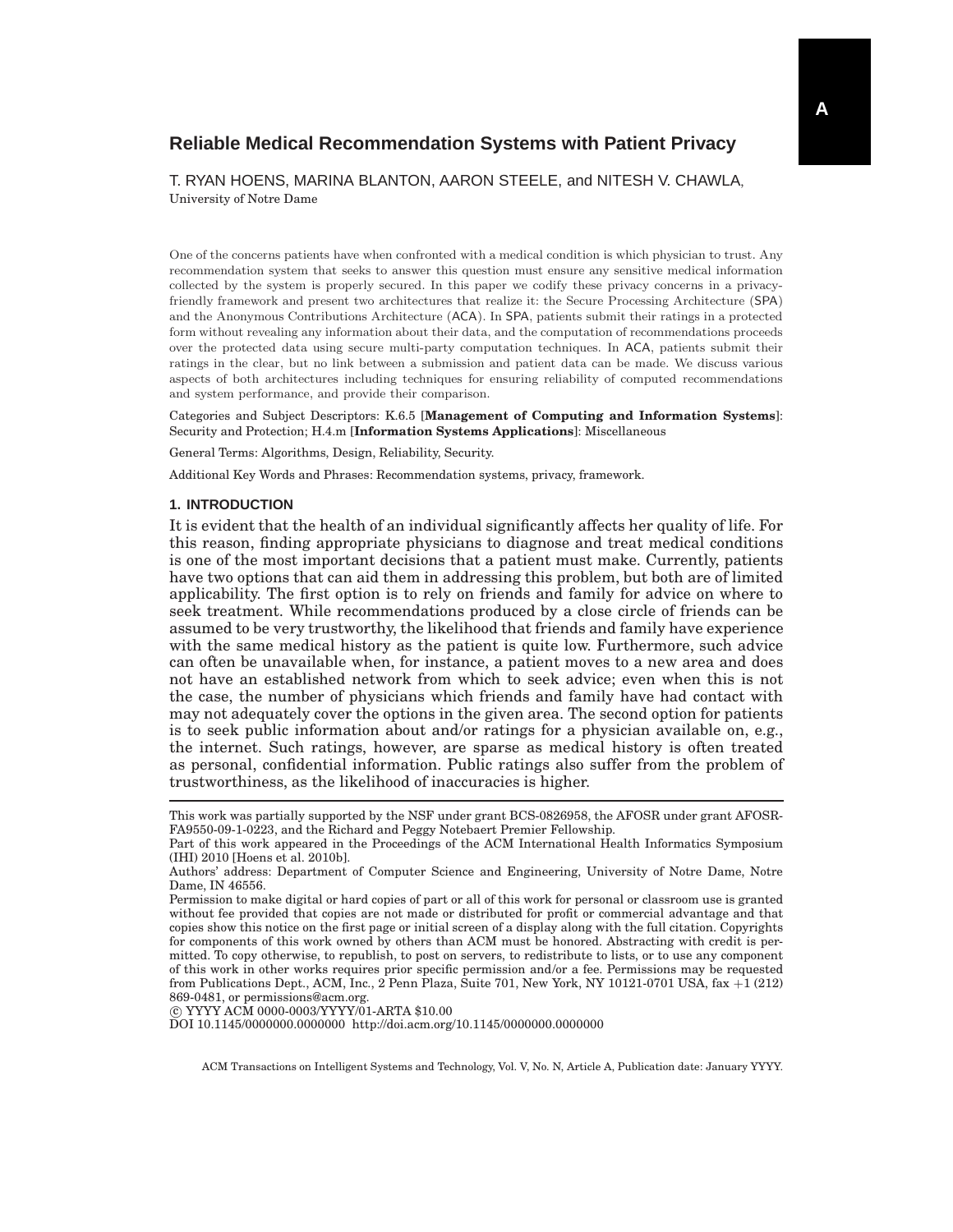In order to combat the problem of a paucity of experience among a patient's trusted friends and the limited value of the existing types of rating systems, we propose a framework which enables patients to gather reliable doctor recommendations for their condition(s) while protecting the privacy of both (i) the patients contributing their ratings to the system and (ii) the patients making inquiries. In this framework patients can rate physicians based on their satisfaction (defined on a per condition basis) affording the patients more fine-grained control over how to choose the physician who best suits their needs. It also protects the reliability of the results, meaning that (i) dishonest users can only minimally influence the outcome of a physician's rating and (ii) no physician (or small group of users) has the ability to tamper with the ratings. This enables the system to maintain the integrity of its ratings and ensure they are as unbiased as possible.

As our privacy-friendly framework can be realized using a variety of techniques, we present two alternative architectures. Because each alternative has its own advantages and disadvantages, we provide a fair and detailed assessment of the properties of each option, giving the community the ability to evaluate both. Moreover, certain options might be preferable over others in different contexts or application scenarios. Finally, we describe specific realizations of the architectures – which includes an implementation and experimental evaluation of the system – and report the results.

Our contributions can therefore be summarized as follows:

- development of a privacy-friendly framework for a reliable recommendation system of physicians using patient experience.
- presenting two architectures that realize the framework using different means from secure computation and anonymous communication and authentication techniques.
- development of novel mechanisms for maintaining trustworthiness of the data in the presence of dishonest contributors.
- design and implementation of specific protocols for the alternative architectures including experimental evaluation on a system prototype.

#### **2. RELATED WORK**

There has been considerable research into privacy preserving recommendation systems. Originally, privacy was achieved in recommendation systems by giving user information to a trusted third party, who then performs the necessary calculations with other trusted agents.

One problem with this early approach is that, in addition to privacy, in order to be useful, recommendation systems must be robust against misbehaving users. One common way misbehaving users may attempt to influence the rating of a specific physician is known as "shilling attacks." Shilling attacks are said to occur when a user attempts to sabotage a competitor in order to make themselves look better. Lam and Reidl [Lam. and Riedl 2004] describe the attacks and discuss how they can affect the recommender system. Specifically, the authors consider various attack motivations (e.g., increasing/decreasing, the rating of an item and hindering the credibility of the recommendation system as a whole) and their effect on recommendation systems. Importantly, they note that while observing sharp changes in scores is an obvious way to detect (some) shilling attacks, non-trivial attacks against the system could potentially succeed. Detecting such attacks is proposed as a future area of research. Chirita, Nejdl, and Zamfir [Chirita et al. 2005] provide further insight into shilling attacks and outline a detection algorithm which depends on the distribution of scores that each user has made so far. The algorithm proved to be quite robust, providing not many false positives while catching many of the shilling attacks. In this work, on the other hand, instead of trying to detect system abuse, we concentrate on abuse prevention.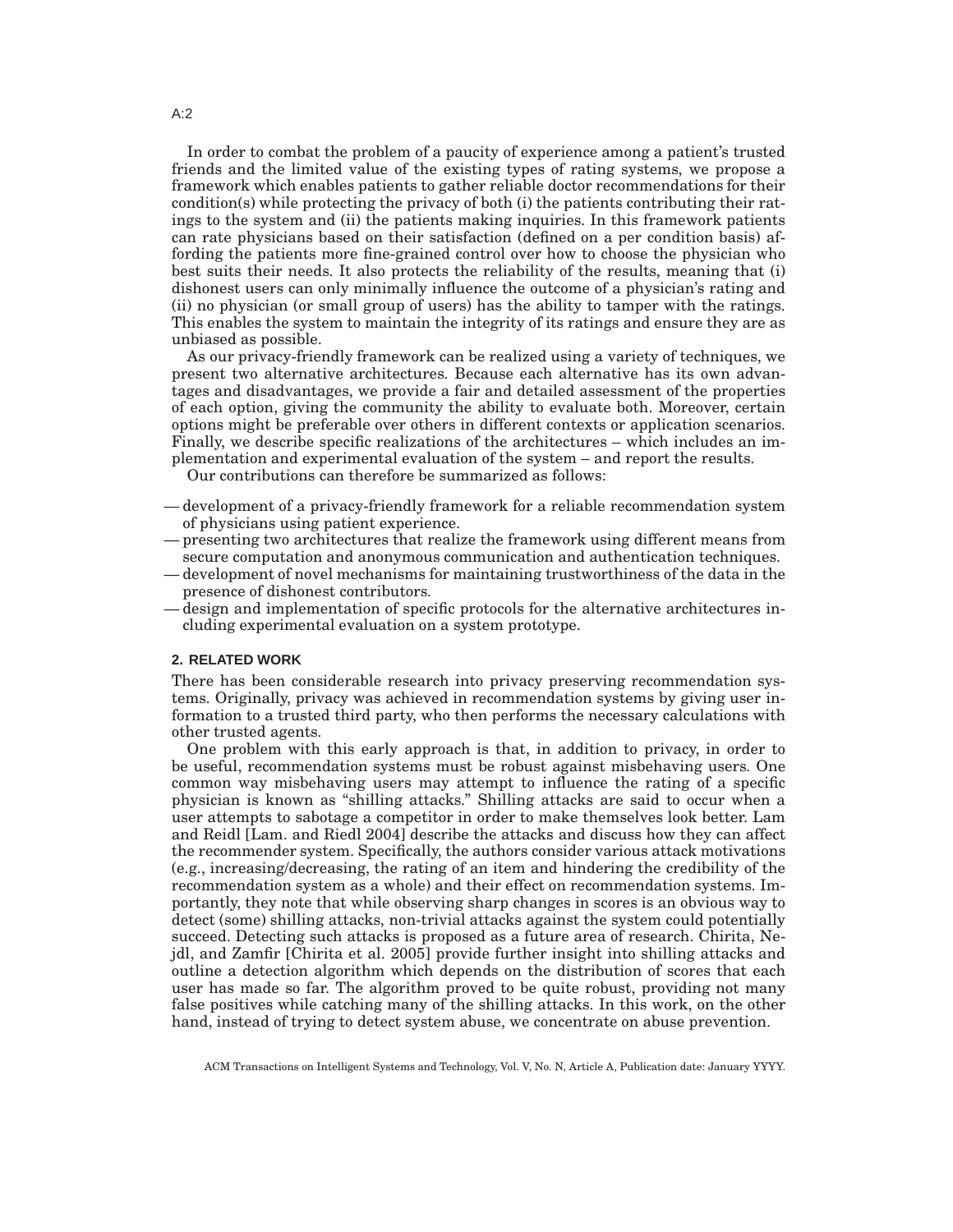While in shilling attacks competing physicians attempt to sabotage each other, "bad mouthing" [Bankovic et al. 2011] is said to occur when a (potentially offended) patient attempts to lower the score of a physician. "Boosting" (or "ballot stuffing") is said to occur if, instead of lowering a score, the patients collude to increase a rating [Dellarocas 2000; Srivatsa et al. 2005]. While we do not consider the implications of these attacks in this paper, we note that the techniques in the literature to combat these attacks can be extended for our systems [Chirita et al. 2005; Burke et al. 2006; Mehta et al. 2007; Mobasher et al. 2006].

In addition to the problem of falsely modifying a score through illegitimate voting, another issue with the trust-based schemes is that they require users to trust the third parties to not misbehave with their data. In order to overcome this limitation, various techniques have been developed which do not require this third party. Two common ways of eliminating the need for the trusted third party are based on homomorphic encryption and data perturbation.

In the approaches based on homomorphic encryption [Canny 2002a; 2002b; Miller et al. 2004; Zhan et al. 2010; Berjani and Strufe 2011; Armknecht and Strufe 2011], users encrypt their data before sending it to any other party. This encrypted data is then used to compute the desired function, without the underlying plaintexts being made available to any party. In this way the user's privacy is preserved since no outside party is able to decrypt the ciphertexts (under certain constraints, e.g., when less than t participants collude). Note that these approaches based on homomorphic encryption all solve different problems than the one we solve here. That is, none of the approaches mentioned computing the weighted average, instead they compute ratings based on similarity scores or some other function. Specifically, the method due to Canny [Canny 2002a; 2002b] addresses the problem of collaborative filtering which can be solved via expectation-maximization, such that the update rules only require addition. PocketLens, due to Miller, Konstan, and Riedl [Miller et al. 2004], is an alternative approach which is based on finding similar neighbors to a user, who can in turn be used to compute good ratings for items. This is accomplished by computing the similarity of the ratings (via a dot product) of a user and various participants in the system. This similarity measure is then used to obtain accurate ratings for as-yetunseen items. Zhan et. al. [Zhan et al. 2010] propose a method to compute Pearson correlation. As the authors mention in the paper, the computation only requires multiplication, and is therefore relatively easier than the one we describe in this paper. Lastly, Armknecht and Strufe [Armknecht and Strufe 2011] (building on the work of Berjani and Strufe [Berjani and Strufe 2011]) define a recommendation system based on Regularized Matrix Factorization (RMF). RMF was chosen because it provides accurate results and has many desirable properties, most notably RMF can be learned via stochastic gradient descent. The ability to be learned by stochastic gradient descent means that the method can be trained without all instances in memory, and is easily adaptable for use with homomorphic encryption.

An alternative to the homomorphic encryption based approaches are the data perturbation approaches [Polat and Du 2005; Kargupta et al. 2003; Zhang et al. 2006]. In these approaches, users obfuscate their real data by adding noise to it before allowing it to be used in any computation. In this way the users' actual ratings remain protected, yet due to aggregation, the authors argue that data perturbation effects still allow for effective recommendations to be made [Polat and Du 2005].

Another recent notion of privacy related to data perturbation approaches which has been used in recommendation systems is called "differential privacy." Loosely speaking, differential privacy [Dwork 2006; 2008] for statistical databases guarantees that the outputs of a statistical query over two databases which differ by one element will differ by at most a negligible quantity. Intuitively, this means that the function is not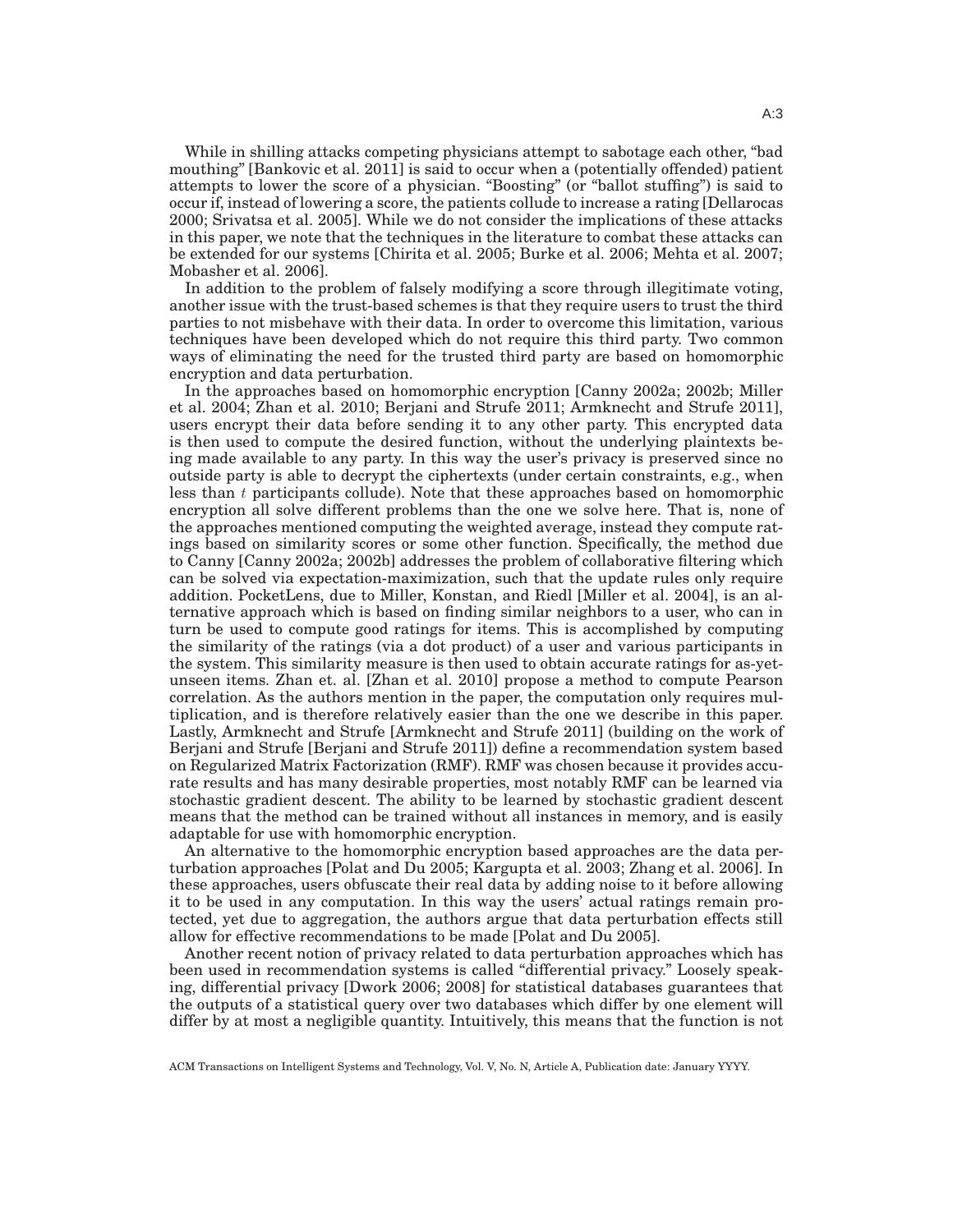significantly affected by any minor changes to the database. Differential privacy can be achieved by adding noise to the query, the amount and type of noise being heavily dependent on the statistical queries that users are allowed to execute on the database. This results in a trade-off between accuracy and privacy. In application to recommendation systems, McSherry and Mironov [McSherry and Mironov 2009] built a system to achieve differential privacy over the Netflix dataset. Experiments on their system showed that the accuracy of results was not severely effected throughout the query execution by maintaining privacy of user data.

Specifically in the medical domain, one privacy preserving recommendation system is due to Katzenbeisser and Petkovic [Katzenbeisser and Petkovic 2008]. The authors ´ developed a system in which a secure medical recommendation is obtained by first encoding all relevant information (symptoms, diseases, etc.) into a standardized binary vector. The system then uses a matching protocol to determine which doctors have the best matching expertise via a secure matching algorithm, with the most suitable result returned as the recommendation. This solves a slightly different problem than our solutions, as we match patients with the optimal physicians for their relevant conditions, whereas the system of [Katzenbeisser and Petkovic 2008] makes no such guarantees.

Finally, as we codified requirements for privacy preserving medical recommendation systems, Chen and Williams [Chen and Williams 2010] codified requirements for "privacy-aware social recommender systems." In their architecture, the authors argue that control, choice, and consent are the three main issues when developing a privacy aware recommendation system. Taking these three issues into account, the authors then suggest adopting the privacy principles put forth by the Organization for Economic Cooperation and Development (OECD), adapting them to the recommendation domain.

It is important to note that our work differs from the above publications in a few important ways. First, we describe a framework for medical recommendation systems which was designed to take the sensitivity of medical records into account. This includes the ACA and SPA architectures (Sections 6 and 5, respectively), which provide concrete realizations of the goals set forth in the framework. Secondly, whereas previous approaches obtains a recommendation via collaborative filtering based approaches, ACA and SPA allow for the computation of real-valued rankings of doctors (while still maintaining patient privacy), resulting in more fine grained recommendations. These fine grained recommendations also include the first instance of a description in the literature of a weighted average computation combined with physician's expertise using homomorphic encryption. Furthermore, while privacy preserving recommendation systems based on secure computation (and homomorphic encryption in particular) exist, the anonymous contributions architecture is unique to this work.

# **3. THE FRAMEWORK**

In this section we develop the conceptual model of a privacy-friendly and reliable medical recommendation system by specifying its requirements and functional structure. These requirements will guarantee that patient privacy, as well as system and recommendation integrity, are maintained.

### **3.1. Functional Requirements**

In our framework we assume that the system maintains a list of physicians and health conditions for which recommendations can be provided.<sup>1</sup> Each contributing patient  $i$ 

<sup>&</sup>lt;sup>1</sup>The list of physicians consists of all practicing physicians in one's area, and the conditions can be compiled according to the physicians' specialties from a standard set which can be expanded upon physician's or user's

ACM Transactions on Intelligent Systems and Technology, Vol. V, No. N, Article A, Publication date: January YYYY.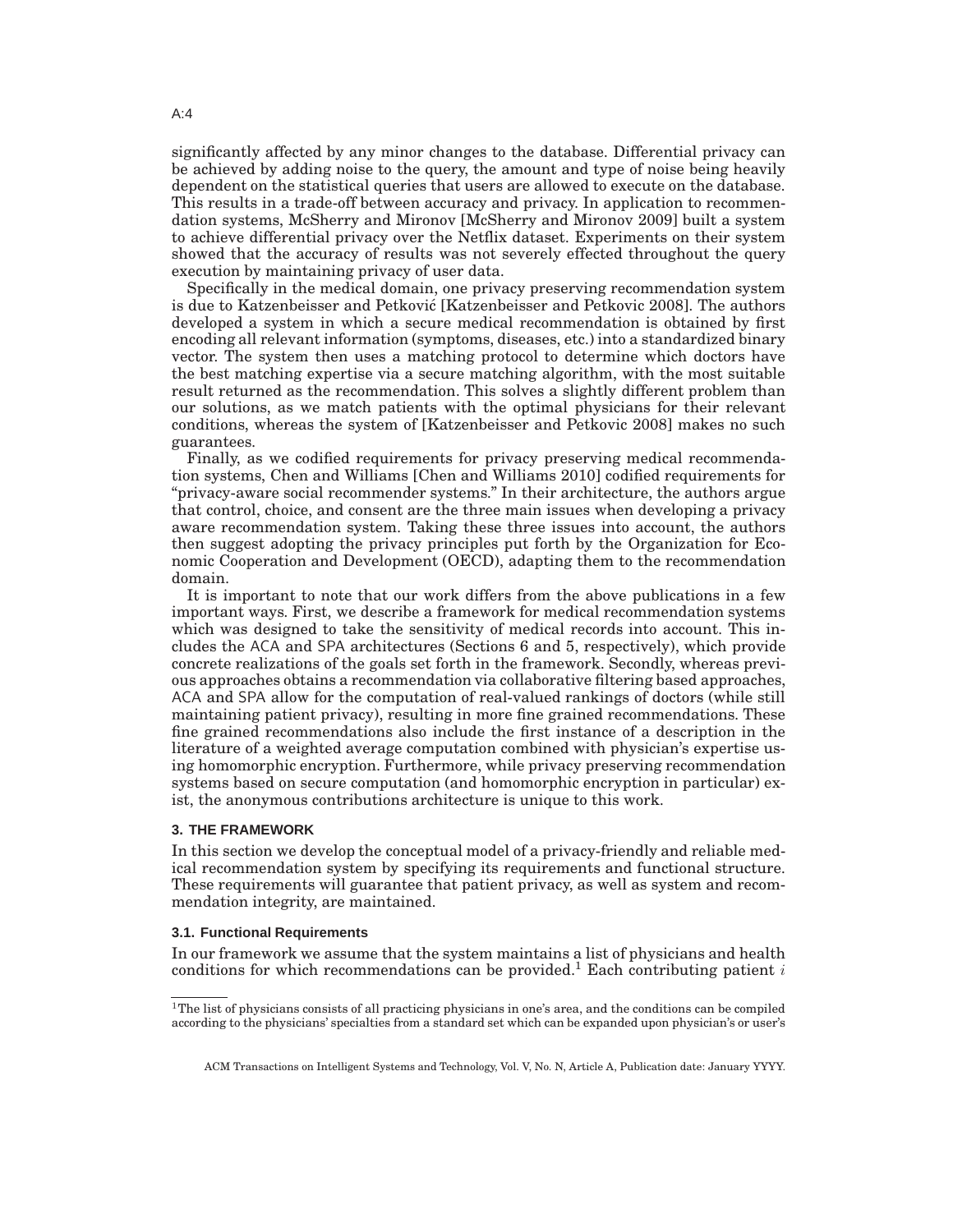submits her rating  $r_{ijk}$  for a specific physician j and specific health condition k. Each rating reflects the patient's satisfaction with physician  $j$  treating condition  $k$ , and is selected from a pre-defined and publicly known range. Without loss of generality, let this range be  $[1, n]$ , with the value of 0 reserved for when no rating is available. The system will securely process or store the ratings to enable the following functionalities for any interested patient:

- A patient interested in health condition  $k$  should be able to obtain a physician recommendation for the condition based on the aggregated satisfaction information for all patients and all physicians treating the condition. Ideally, the recommendation is versatile enough to include alternative best-ranked physicians instead of providing only a single recommended name. That is, let  $s_{ik}$  denote the aggregate score for physician j on condition k computed from individual ratings  $r_{ijk}$ . (In this work, we use the term "rating" for individual values contributed by patients and the term "score" for the aggregate normalized value which is a function of individual contributions.) Then instead of learning the name of physician j with the highest score  $s_{ik}$ , the patient will be presented with a list of alternatives.
- A patient interested in a combination of health conditions  $K = \{k_1, \ldots, k_\ell\}$  should be able to obtain a physician recommendation for the entire combination. Furthermore, the patient should be able to assign different weights  $v_1, \ldots, v_\ell$  to the conditions based on their importance to the patient and obtain a recommendation that takes into account these weights. That is, the output will consist of best-ranked physicians where the ranks are determined using the weighted sum of the physicians' scores for the individual conditions, weighted by the patient-provided importance values  $v_i$ 's, i.e., the combined scores are computed as  $s_{jK} = \sum_{i=1}^{\ell} v_i s_{jk_i}$ , where  $s_{jk_i}$  is the physician  $j$ 's score for condition  $k_i \in K.$  As before, a set of alternatives is preferred over a single recommendation.

# **3.2. Rating Specification**

When creating a recommendation system, an important consideration is providing users with accurate and relevant recommendations. In our system, we assume that the average rating given to a physician by her patients fits these criteria. Such ratings, however, can be the result of a wide variety of questions (e.g., overall satisfaction, time until cured, etc.), which are outside the scope of this work. When evaluating our system, we therefore assume that some overall rating for a physician exists. Moreover, we presume the rankings are numeric in nature, and have been normalized; this allows us to assume that an "average" rating makes sense, and is consistent across the recommendation system. Since none of the solutions presented in this work are reliant on any specific representation or source of scores, this does not affect any of the observations made in the paper.

In the rest of this work we assume that a recommendation is given for a specific condition (or a combination of conditions) and is computed from ratings submitted by patients. That is, patient i who has seen physician j for condition  $k$  can submit a rating  $r_{ijk}$  on the scale 1 to n. We use  $r_{jk} = \sum_i r_{ijk}$  to denote the sum of all ratings for physician j on condition k and weight  $w_{jk}$  to denote the number of patients who contributed their ratings for physician  $i$  treating condition  $k$ .

request. Standard ICD-9 codes can be used to uniquely represent conditions, which can be presented to the users of the system using common terminology.

ACM Transactions on Intelligent Systems and Technology, Vol. V, No. N, Article A, Publication date: January YYYY.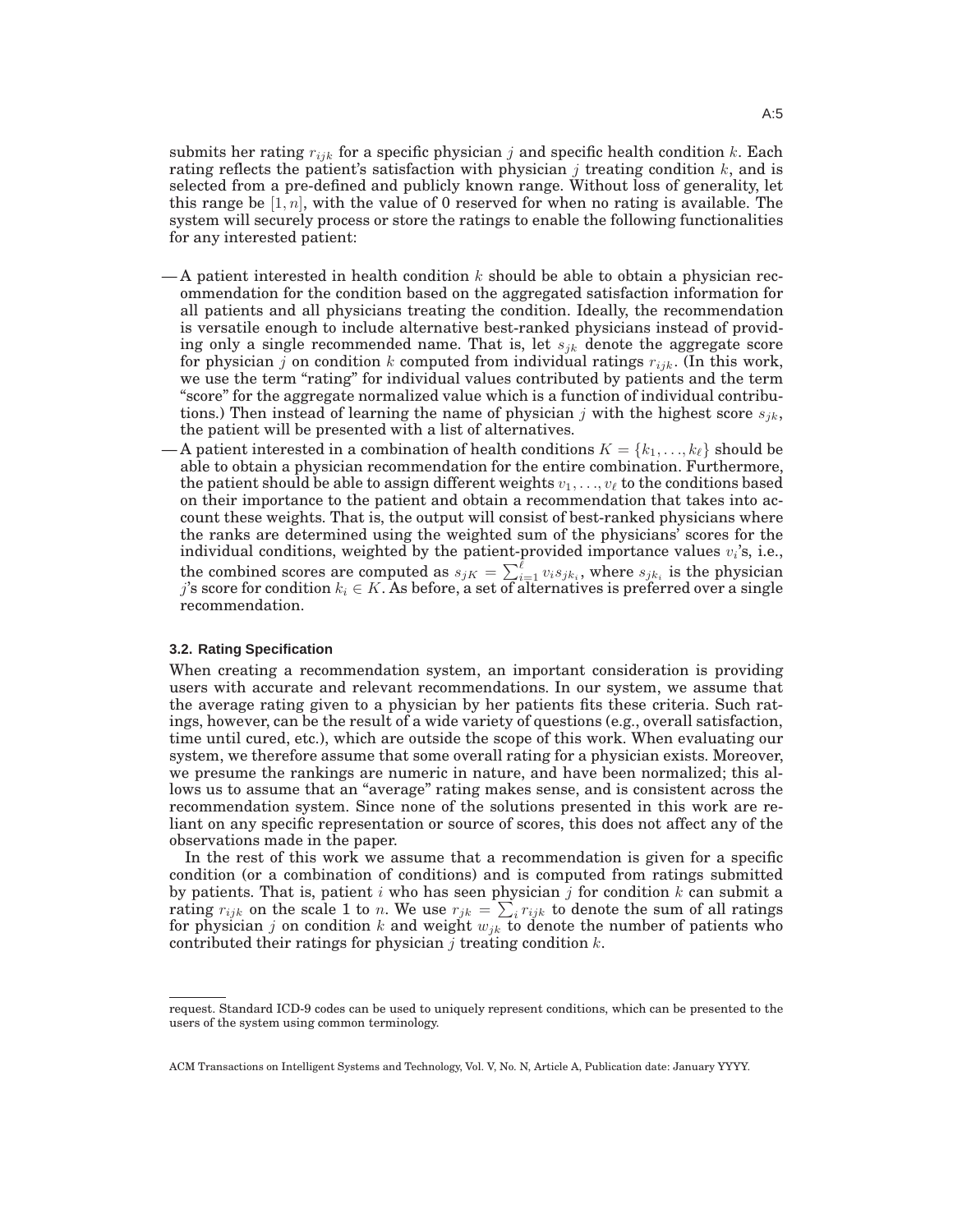### **3.3. Privacy Requirements**

In the vast majority of existing recommendation systems, data contributed by users is assumed to be public information. In most cases this is a reasonable assumption, as user preferences are usually not sensitive in nature. While for most applications public ratings are acceptable, in medical applications they are not. This is due to the fact that even the existence of certain medical conditions is extremely sensitive data which the patient is highly unlikely to divulge. Therefore, expecting users to publicly disclose their opinion for doctors treating the conditions, without any assertion of privacy, is impractical. As such, we believe that recommendation systems which require users to divulge their recommendation (or even its existence) without provable privacy guarantees should be treated with suspicion.

This leads to the first privacy requirement of a recommendation system for medical applications: *the existence of a recommendation for a patient, or a lack of thereof, is sensitive data which must be protected and unavailable throughout the lifetime of the recommendation system*. This also means that if at any point in time the patient's data is revealed to any entity, there should be no link between the patient's identifying information (e.g., name, IP address, etc.) and the data the patient contributed to the system.

Similarly, a user querying the system for a recommendation for a specific condition should not be forced to reveal that condition to the system. This means that the user will be able to obtain a recommendation for a specific condition or a combination of conditions without communicating her preferences to the system in unprotected form.

### **3.4. Reliability Requirements**

In addition to patient privacy, physicians must also be protected from unreasonable users or dishonest competitors. That is, a small group of users should not be able to sabotage a physician's reputation. This is not limited to the patients who the physician treats, but also those who are refused, as well as other physicians competing for the same patients. Protecting against such users has the added benefit of creating a more robust recommendation system, thereby increasing its utility. Thus, the reliability requirement of medical recommendation systems can be stated as: *the reputation of the physicians in the system must be preserved, or at least the effectiveness of a small number of malicious users in altering physicians' scores must be mitigated*.

The above requirement immediately suggests two ways of dealing with dishonest users: malicious behavior can either (i) be prevented or (ii) detected and compensated for. As with any system that solicits input from a number of parties, each user can enter any rating even if it does not fully reflect her true experience. It is, however, possible to recognize several types of user misbehavior as abuse of the system. For example, a user can influence the aggregate score of a physician treating a certain condition by repeatedly submitting ratings for that physician. A user can also submit a rating which is out of the range (i.e., negative or above  $n$ ) which has a larger effect on the physician's score than a single correct rating (since normally the aggregate score is computed as the average of individual ratings). We therefore target a system design that can effectively block these and similar types of system abuse.

# **4. PROPOSED ARCHITECTURES**

Given the requirements presented above, we provide two broad classes of architectures which fit the framework. We call the first type the Secure Processing Architecture (SPA) and the second type the Anonymous Contributions Architecture (ACA). These architectures are described next, including their properties and engineering challenges

ACM Transactions on Intelligent Systems and Technology, Vol. V, No. N, Article A, Publication date: January YYYY.

#### A:6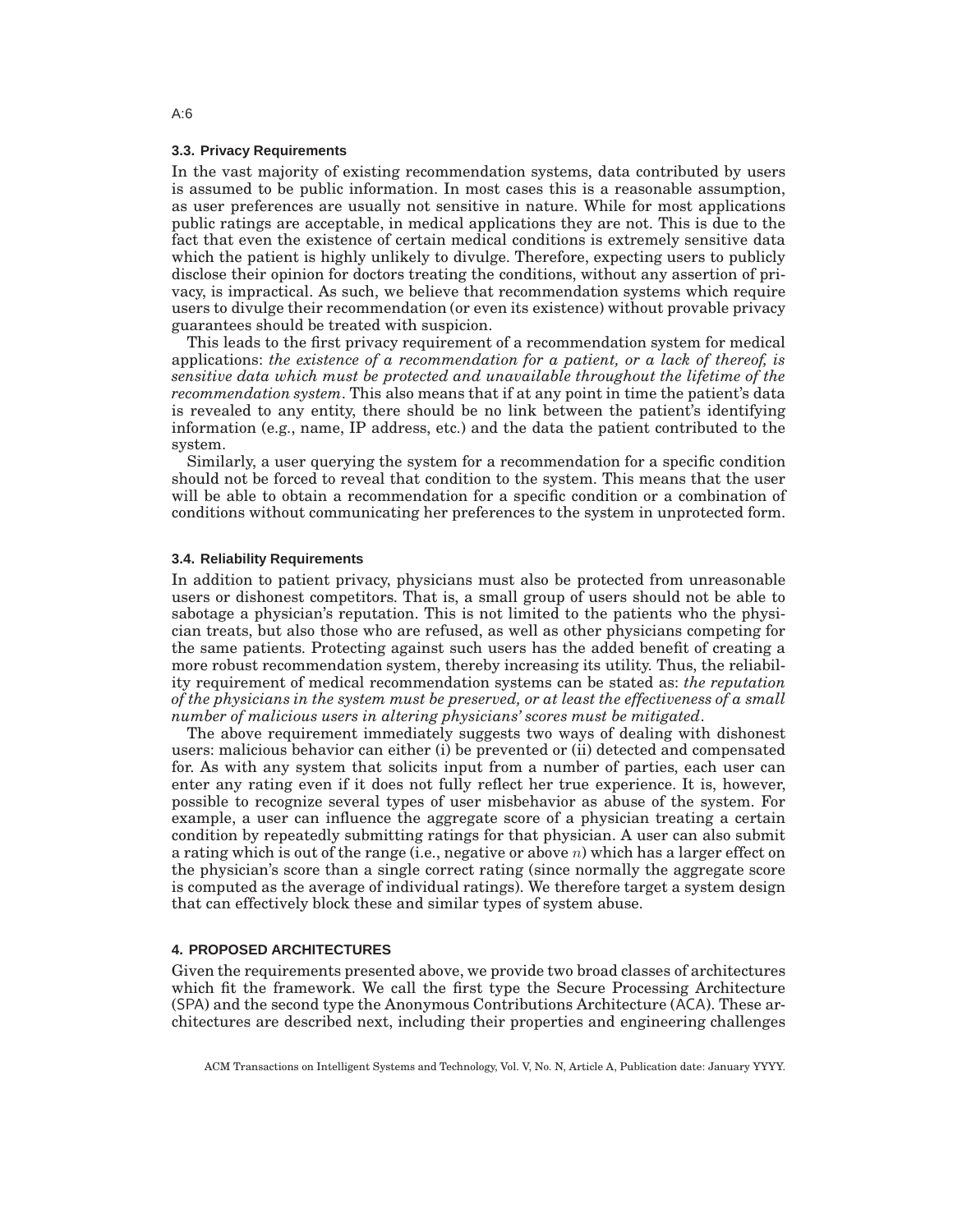

Fig. 1. Submission of user ratings and recommendation computation in SPA architecture.

associated with their realization. Concrete instantiations of the architectures, including implementation, are given in Sections 5 and 6, respectively.

### **4.1. Secure Processing Architecture (**SPA**)**

In this architecture, as the name suggests, patients contribute secured (e.g., encrypted) ratings, and the computation of all recommendations is performed over secured data. The architecture, depicted in Figure 1, employs secure multi-party computation, where a number of computational servers collect data from patients and jointly compute recommendations. While identifying information of patients (who contribute or query data) may be available to the servers running the system, all submitted data is processed in a protected form and is not available to any entity. In the figure, computational servers  $\text{CS}_i$  maintain the system and process patients' data. A contributing patient can properly secure her contribution and submit it to one or more computational servers. The servers engage in joint computation and make the recommendations available to queriers.

As customary in secure multi-party computation, a threshold scheme is used whereby the computation is performed by  $p$  computational servers with threshold  $t$ . In such schemes, any  $t \leq p$  servers are able to successfully carry out or finish the computation, while any number less than  $t$  servers cannot learn anything about the data they handle. In this way the data remains secure assuming that t or more servers do not collude to learn any extra information. To maintain such security, in this framework the computational servers should be maintained by mutually distrustful or competing entities, so that any  $t$  of them are unlikely to conspire. For example, the computational servers can be run by (i) competing physician offices or hospitals, (ii) insurance companies, (iii) consumer rights protection organizations or programs, or (iv) a combination of the above.

In SPA, when a patient submits her secured rating for physician  $j$  and condition  $k$ , the computational servers should not be able to learn the value of j and k. The easiest way to hide this information is to have the patient submit a (secured) rating for each physician and each condition where only one submitted rating has the actual rating and carries a weight of 1, while all other submitted values have rating and weight 0. The servers will then be able to update the scores for all physicians and all conditions using the data received from the patient without the ability to know which particular value has been modified.

In particular, this can be accomplished as follows: the computational servers maintain (protected) sums  $r_{ik}$  and weights  $w_{ik}$  for each valid combination of physician j and condition  $k$  (i.e., for each physician j only the conditions that the physician treats are maintained). When a new rating  $r_{ijk}$  of weight  $w_{ijk}$  is submitted, the sum of ratings is updated as  $r_{jk} + r_{ijk}$  and the weight is updated as  $w_{jk} + w_{ijk}$ . When  $r_{ijk}$  and  $w_{ijk}$  are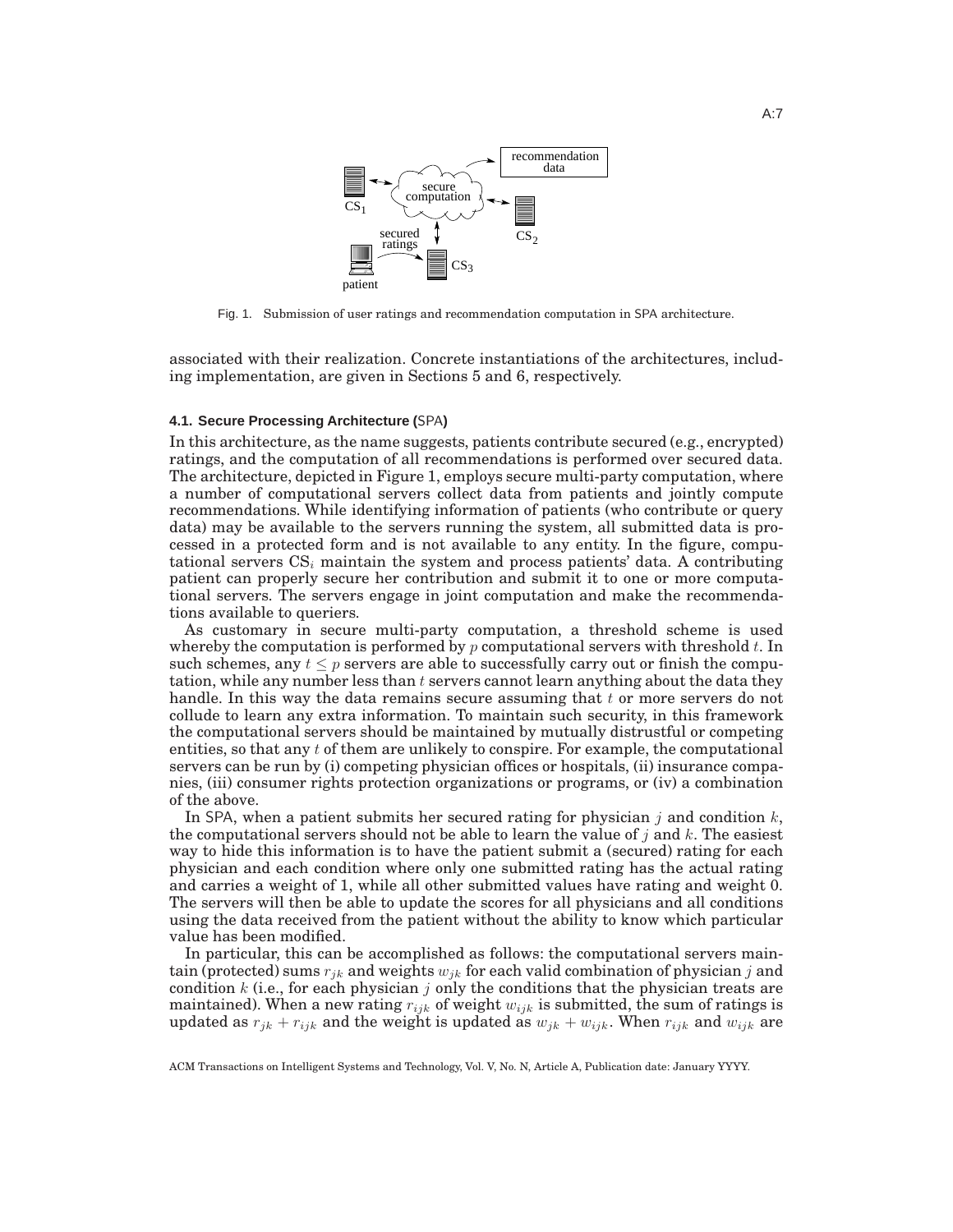both 0, nothing is modified. The scores  $s_{jk}$  can then be computed as the average rating  $r_{jk}/w_{jk}$  or any other function of  $r_{jk}$  and  $w_{jk}$ .

There are two common techniques for computing over protected data<sup>2</sup>: (i) encryption with special properties, called homomorphic encryption, which allows for operations on ciphertexts to translate into certain operations on the underlying plaintexts, and (ii) splitting the value to be protected among multiple parties and computing using its shares. Either technique will enable us to perform the computations outlined above, as well as all other computations necessary in computing recommendations. We chose to use homomorphic encryption in our instantiation of this architecture and its prototype implementation (Section 5).

Now notice that in this architecture the physicians' scores  $s_{jk}$  cannot be revealed because of the privacy requirements. That is, suppose that the computational servers post the scores which patients can use to compute necessary recommendations. Then when the next patient contributes her secured rating to the system and the scores get updated and published, it is likely trivial to find out what value, and for which physician and condition, the patient submitted a rating. Therefore, the aggregate scores must be protected as well, with only the recommendation data (such as a sorted list of best-ranked physicians) made available.

Because in this setup patients interested in learning recommendations have no impact on the way recommendation data is computed, there is a need to carefully design the function  $f(r_{jk}, w_{jk})$  for computing scores so that it is useful and appeals to as broad of a population of users as possible. We leave it to the community to determine what function is most meaningful for use in medical recommendation systems, but for the purposes of our realization, we propose to compute the scores as a combination of the average rating  $r_{jk}/w_{jk}$  and the number of patients treated  $w_{jk}$ . That is, set  $s_{jk} = r_{jk}/w_{jk} + b_{jk}$ , where  $r_{jk}/w_{jk} \in [1, n]$ ,  $b_{jk} \in [1, m]$ , and n and m are chosen as desired. The purpose of  $b_{jk}$  is to let experienced physicians with a large number of patients have some advantage compared to physicians who treated a small number of patients for condition k. The value of m determines how much the extra factor  $b_{jk}$ influences the final score, and we propose to use a non-linear scale for the value of  $b_{jk}$ . Specifically, let  $(t_1 = 0, t_2, \ldots, t_q)$  and  $(b_1, \ldots, b_q)$ ,  $q \leq m$ , be two increasing sequences which will determine the value of  $b_{jk}$ . We set  $b_{jk} = b_i$  (i.e., place  $w_{jk}$  in bucket i) if the value of  $w_{jk}$  is between thresholds  $t_i$  and  $t_{i+1}$ , i.e.,  $t_i \leq w_{jk} < t_{i+1}$  if  $t_{i+1}$  exists. The values of  $t_i$ 's and  $b_i$ 's can be set to any meaningful numbers as long as the sequences are increasing and  $b_q \leq m$ . Since the appropriate choice is not only disease dependent, but location dependent as well, we leave it up to the community to determine the bins. For example, we can have  $n = 10$ ,  $m = 5$ ,  $b = (1, 2, 3, 4, 5)$ , and  $t = (0, 3, 5, 10, 20)$ . This ensures that physicians who treated a sufficient number of patients will have the same value for  $b_{jk}$  (and thus the average ranking differentiates them), while physicians with a very limited number of visits will have a lower value of  $b_{ik}$ , and thus have to be rated more highly in order to rank ahead of their more experienced colleagues.

Given the above, a user who would like to learn a recommendation for condition  $k$ first obtains a list of the physicians sorted according to their scores  $s_{ik}$  (or a sorted list of top physicians only). We note that this outcome sufficiently hides individual contributions, where the physicians' ratings and the number of patients treated remain private. As secure multi-party techniques are relatively expensive, we suggest having the computational servers periodically compute the recommendations for all conditions and make that information publicly availably. In this way a patient interested in a specific condition is instantly able to obtain the desired recommendation. This also

 $2$ Other mechanisms exist as well, but are of limited applicability here.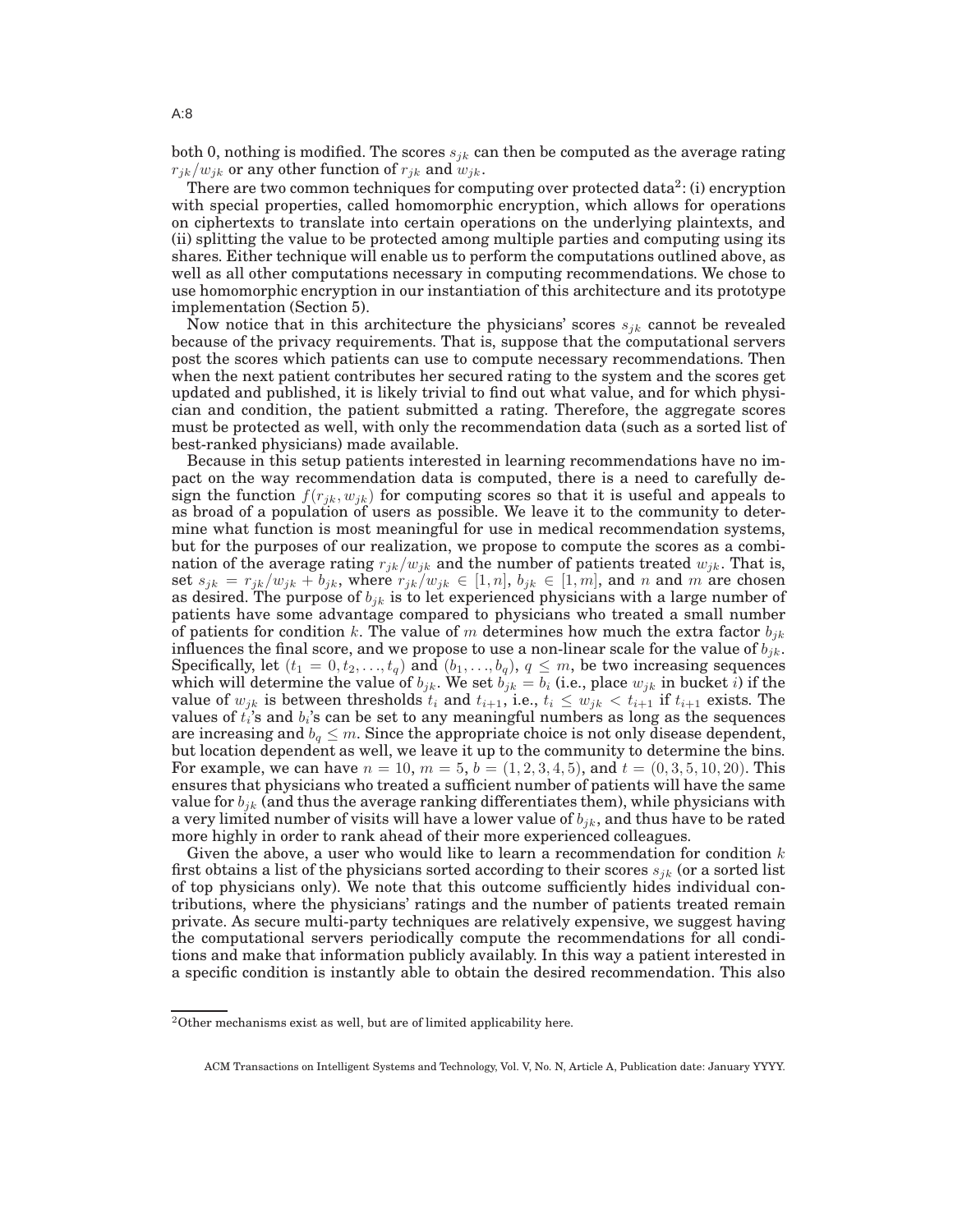has the added benefit of hiding the recommendation of any individual, as the periodic update, if spaced appropriately, will include a large number of new contributions from many patients. For example, the rankings can be recomputed once a month or less frequently if the number of contributions since the last update is not sufficiently high.

The system's design also allows patients to determine a custom rating based on a combination of conditions (where the combination is to remain private). In such cases, we first note that the number of diseases in a combination will be small since patients will seek separate specialists for unrelated conditions rather than one physician who can effectively treat all of them. Let  $u$  be the maximum number of conditions in commonly queried combinations (e.g.,  $u = 3$ ). Then the following options can be implemented within SPA: (i) the servers precompute and make available recommendations for each combination of  $\leq u$  conditions for their choice of importance weights or (ii) the servers precompute recommendations for common combinations of  $\leq u$  conditions and compute recommendations for other combinations upon user request (note that the results cannot be saved for any subsequent user to immediately obtain since the queried conditions are private). While the first option results in a higher load on the computational servers (as the number of all possible combinations grows rapidly, i.e.,  $O(n_c^u)$  for  $n_c$  conditions), the second requires patients with non-standard queries to experience delays. Also, combinations with non-standard weights will result in custom queries in both cases. In addition, while the choice of the conditions in a queried combination can be secured, the recommendation given to the querier (i.e., a sorted list of physicians) is likely to leak some information about the conditions. Thus, precomputed recommendations where a patient can retrieve information about all conditions at once is preferred from the patient privacy point of view.

In order to satisfy the reliability requirements of the framework, abuse of the system can be prevented using the following mechanisms. Each contributing patient can be required to submit only one rating  $r_{ijk}$  at a time. This allows the computational servers to detect an abnormal number of contributions from a particular user, treat the contributions as malicious, and disregard them. Additionally, when a patient submits a rating, she will have to prove that the submission is well-formed. This can be done through Zero-Knowledge Proofs of Knowledge (ZKPK), which prove the validity of certain statements over secured data without revealing any other information. In this application, the patient uses ZKPKs to prove that (i) all submitted pairs  $(r_{ijk}, w_{ijk})$ except one are set to 0, (ii) there is weight  $w_{ijk}$  of value 1 and the corresponding rating  $r_{ijk}$  is in the range [1, n]. ZKPKs for all necessary functions such as OR, AND, equality, and a range are known and can be combined to prove the overall statement. We provide additional details in section 5.3.

While designing a specific system using SPA, it is important to realize that there is a trade-off between privacy and computational overhead on one side and data reliability on the other. That is, instead of submitting  $\sum_{i=1}^{n_p} n_j$  pairs, where  $n_p$  is the number of physicians (who are numbered 1 through  $n_p$ ) and  $n_j$  is the number of conditions physician  $j$  treats, to contribute a single recommendation, a patient might choose to submit fewer pairs for a subset of physicians and/or conditions. This might allow the computational servers to reduce the patient's physicians or conditions to a smaller set, but reduces the patient's computational overhead of sending a rating. This will also allow the computational servers to more effectively detect abuse of the system by dishonest users who repeatedly submit ratings for the same physician.

### **4.2. Anonymous Contributions Architecture (**ACA**)**

In this architecture, unlike the prior approach, the patients submit their ratings in the clear. In order to ensure that there is no connection between a patient's identifying information and her contribution, all submissions are made anonymously. That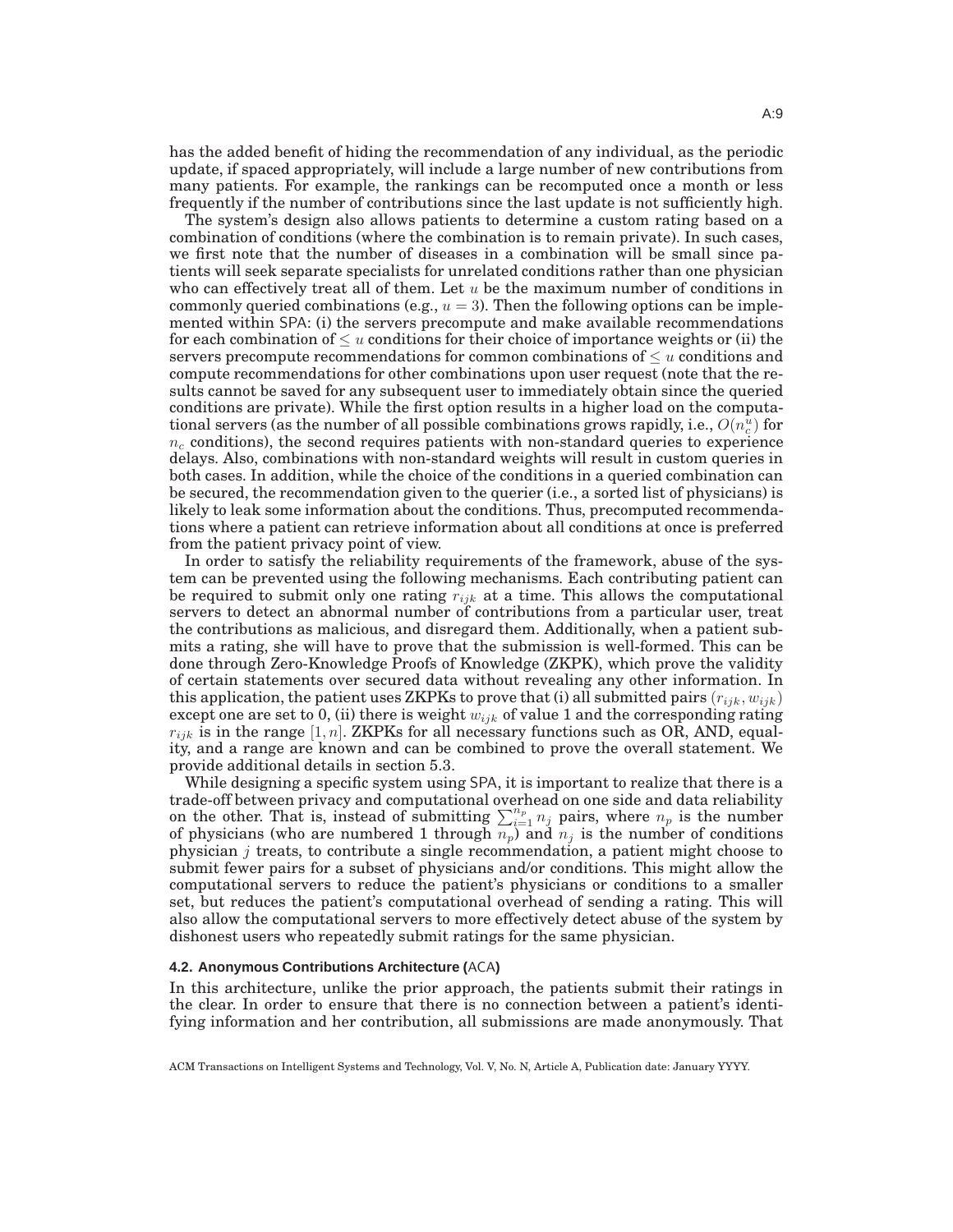is, patients use a system for anonymous routing to submit their contributions to the entity that receives all patient ratings and publishes information about them. Such anonymizer systems are readily available today (see, e.g., Tor anonymity network [Tor] and other anonymizer services and proxies such as [Anonymizer, Inc.; ShadowSurf], among many others).

With this design, we can achieve the privacy requirements listed in Section 3. That is, the privacy of a patient who submits a rating  $r_{ijk}$  for physician j and condition k is not compromised because the recommendation system service learns no information about the user's identity and thus is unable to make any inferences about the health history of any particular patient. The service then processes all received ratings and makes aggregate information about the ratings available to all parties to use. This means that the privacy of all patients who would like to use the system is protected, as they can download the entire published table (i.e., information about all conditions) posted by the recommendation service and then disregard any irrelevant data. Alternatively, such users can use an anonymizer and retrieve only information about specific conditions from the published data.

To make the recommendation data available to the patients at least as flexible as in SPA, we suggest that the recommendation system service publishes the following information: for each physician j and condition k publish a pair  $\langle r_{ik}/w_{ik}, b_{ik} \rangle$ , where as before  $w_{jk}$  is the number of patients that contributed their rankings for physician j and condition k,  $r_{jk}/w_{jk} = \sum_i r_{ijk}/w_{jk}$  is the average rating for physician j and condition  $k$ , and  $b_{jk}$  is the bucket value for  $w_{jk}$ . Availability of such data satisfies the functional requirements of Section 3. Furthermore, the data provides more information than the recommendations in SPA, as not only the ordering of physicians by their scores is known, but various other relevant information (e.g., the differences between the scores) can be computed as well. In particular, a patient can compute a recommendation for any combination of conditions using custom weights.

With respect to the reliability requirements, the anonymous nature of a patients' submissions can make the system prone to abuse. That is, dishonest users might attempt to influence a physician's overall rating by submitting bogus or repeated values. While it is trivial to defend against the former (i.e., all ratings are submitted in the clear, thus out-of-the-range or malformed values are immediately discarded as invalid), dealing with the latter requires architectural support. To aid this issue, it can be beneficial to split the recommendation system service into two entities, called the Certification Authority (CA) and the Tabulating Authority  $(TA)^3$ . The responsibility of the CA is to manage users, while the responsibility of the TA is to collect, process, and publish recommendation data.

The CA first registers users, issuing them anonymous credentials at the time of registration. Thus, users are required to register prior to submitting ratings to the TA. A registered user can then send her rating to the TA and authenticate the submission using her anonymous credentials issued by the CA. We note that the authentication is anonymous in the sense that the only information revealed is that the user has been registered with the CA and is authorized to submit a contribution. In particular, the TA (or any other entity) is unable to tell whether any two contributions have been made by the same or different users.

By using a type of anonymous authentication which allows for enforcement of access control policies, abuse of the recommendation system service can be mitigated. That is, if at the time of submission the TA verifies that the (anonymous) user is authorized to submit a rating for physician j and condition  $k$ , the contribution will be accepted. For this type of system, we consider two policies: (i) a bound on how many ratings a user

 $3$ As with multiple entities in SPA, it is recommended the CA and TA are run by different organizations.

ACM Transactions on Intelligent Systems and Technology, Vol. V, No. N, Article A, Publication date: January YYYY.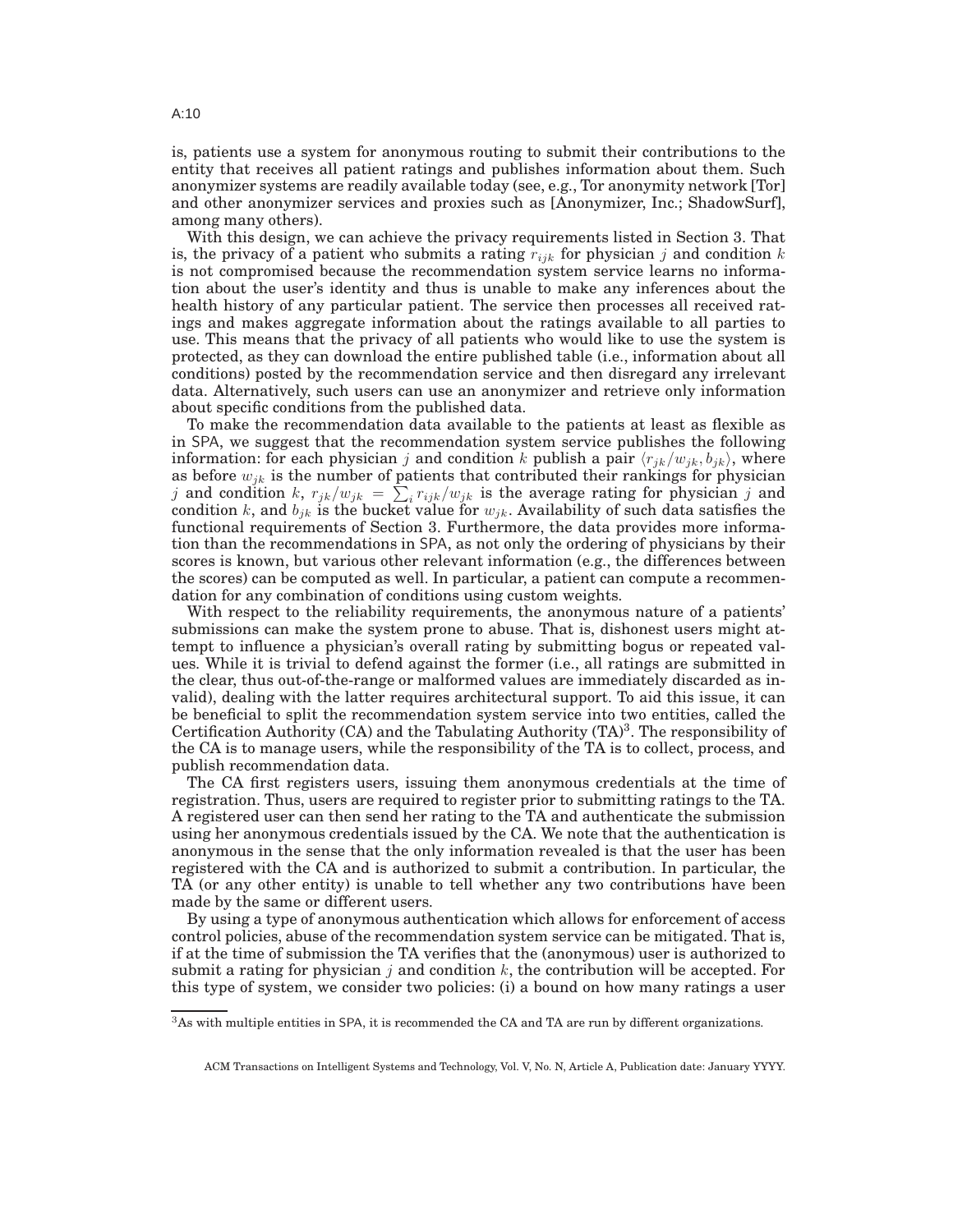

Fig. 2. Submission of user ratings and recommendation computation in ACA architecture.

is authorized to submit for a single (physician j, condition k) pair and (ii) a bound on the total number of submissions by a user. This will ensure that a single user cannot alter the aggregate score of a particular physician beyond a normal use and that a single user cannot have a significant impact on the system as a whole. We develop two realizations of ACA that support enforcement of both of these policies. The first is based on one-time-use credentials that the TA can update and reissue after each submission and which use new zero-knowledge proof techniques (detailed in Section 6.2) and the second is based on the novel use of electronic cash, which has a natural support for a distributed TA (detailed in Section 6.3).

Finally, because new users normally contribute for the first time shortly after their registration, we would like to prevent the CA from making correlations between the users that register and the content of the messages transmitted to the TA over the network. For that reason, we assume that the TA has an encryption key and all contributions sent to the TA will be encrypted with that key. Furthermore, to prevent the CA from making similar correlations based on the updated information that the TA publishes, the updates by the TA to the published data should be infrequent, only after a significant number of new contributions (which will include contributions by both old and new users) has been accumulated. Note that this is not a major restriction of the system, as a small number of updates are unlikely to drastically affect the ratings of the physicians. Also, in the event that a malicious party conspires with a number of users or is able to obtain background knowledge about some of the ratings, the party will be able to reduce the set of observed changes in rankings between periodic updates to the remaining populace of the system.

The ACA architecture is depicted in Figure 2. A contributing patient interacts with the CA only during registration and at that time she is issued anonymous credentials. The rest of interaction occurs with the TA (which can be distributed and consist of multiple entities), and any querier would need to access only the published data. Depending on the realization of this architecture, there may or may not be direct periodic communication between the CA and the TA to validate credentials used in patients' submissions. Recall that the functional requirements of the system are met with this architecture since, given the published scores, a querier will be able to determine a ranked list of physicians for both individual conditions and a combination of conditions using weights of his choice.

# **5. REALIZATION OF SECURE PROCESSING ARCHITECTURE**

In this section we describe our particular realization of SPA. We first present the necessary background information, then define the full protocol, and conclude the description with a system implementation.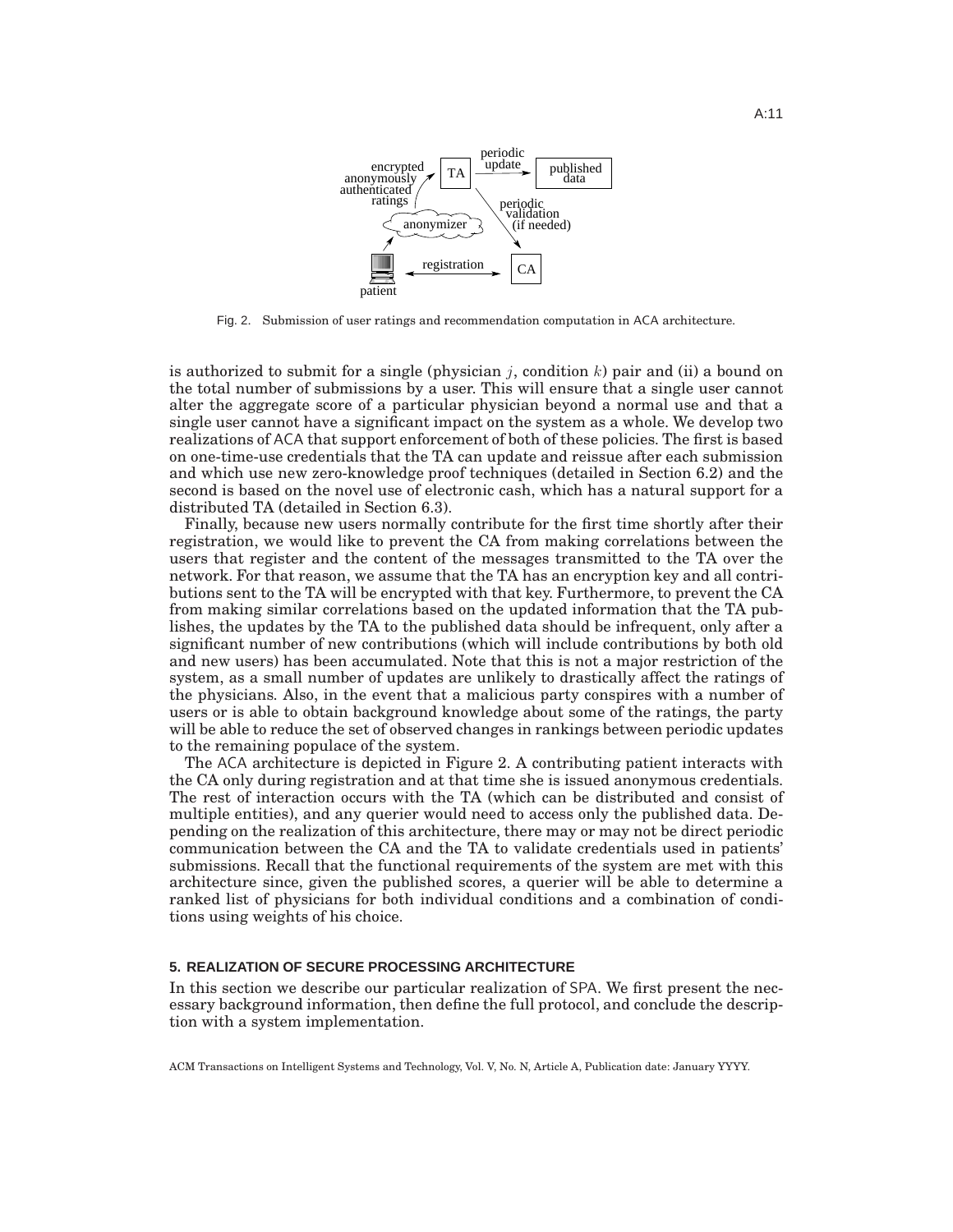# **5.1. Preliminaries**

As previously mentioned, techniques for implementing data protection in SPA include homomorphic encryption and secret sharing. In our solution, we use a semantically secure additively homomorphic public key threshold encryption scheme as a building block. The additive homomorphic property of such encryption schemes means that when one multiplies two encrypted messages, the result is a ciphertext that corresponds to an encryption of the sum of the messages. This property also implies that an encrypted message can be multiplied by a constant  $c$  by raising the ciphertext to power c. Semantic security means that no information about the underlying text can be learned from a ciphertext.

Recall that in a threshold public key encryption scheme anyone can encrypt using a public key, but decrypting values requires at least  $t$  out of  $p$  computational servers (for some  $t \leq p$ ) to combine their keys to decrypt the value. In order to provide more security, we require the ability to generate the key material used in homomorphic encryption (i.e., the encryption and decryption keys) in a fully distributed manner. This requirement removes the need for a trusted party who has access to more data (i.e., the full key material) than anyone else. This is especially important in the current application, as this means that the security of each patient's data is not dependent upon any one party.

One scheme that encompasses the above properties is the Paillier cryptosystem [Paillier 1999], which we use in our implementation. That is, the Paillier cryptosystem is a semantically secure additively homomorphic encryption scheme, which can be used as a threshold scheme [Fouque et al. 2000; Damgård and Jurik 2001] whose key generation can be performed in a fully distributed manner [Boneh and Franklin 1997; Damgård and Koprowski 2001].

In what follows, we use  $[a]$  to denote an encrypted value of a. With the techniques we employ, some operations on encrypted values (such as addition and multiplication by a constant) can be performed locally, while other operations (such as multiplication or comparison of encrypted values) require interaction of the computational servers. Furthermore, comparison requires the operands to be available in bitwise form, which means that an encrypted value first needs to be transformed into encryptions of its bits. We use  $[a]_{\ell B}$  to denote encryption of the individual bits of  $a,$  i.e.,  $[a]_{\ell B}=\langle[a_0],...,[a_{\ell-1}]\rangle,$ where  $a_i \in \{0,1\}$  for  $i=0,\ldots,\ell-1$  and  $a=\sum_{i=0}^{\ell-1} a_i 2^i$  (the length  $\ell$  is explicit in the notation to permit a variable-length representation). It follows that our solution will need to rely on the following sub-protocols from the literature (see, e.g., [Hoens et al. 2010a; Schoenmakers and Tuyls 2006; Bunn and Ostrovsky 2007]):

- MULT: a protocol that, on input [a] and [b], produces [a·b]. This is the simplest protocol that in our setting relies on additive splitting and additively homomorphic encryption. At high level, the idea consists of splitting the (encrypted) second operand  $[b]$ into random additive shares  $b_i$  such that  $b = \sum_i b_i$  and making share  $b_i$  available to the corresponding server  $i$  in the clear. Multiplication is performs by each server on its own share using the homomorphic properties of the encryption scheme to obtain  $[a \cdot b_i]$ , after which the server assemble the product  $[a \cdot b]$  in the encrypted form.
- BIT-LE: a protocol that, given  $[a_1]_{\ell B}$  and  $[a_2]_{\ell B}$  outputs an encrypted bit  $[b]$ , where  $b = 1$  iff  $a_1 \le a_2$ . For this functionality, we rely on the implementation described in [Hoens et al. 2010a], in which the bit  $b$  is computed in the encrypted form from the (encrypted) bits of  $a_1$  and  $a_2$  by using a formula that consists of a number of additions, multiplications, and XOR operations. Since the XOR operation can be realized in terms of arithmetic operations as  $x \oplus y = x + y - 2xy$ , the overall complexity of this protocol is dominated by  $O(\ell)$  multiplications MULT.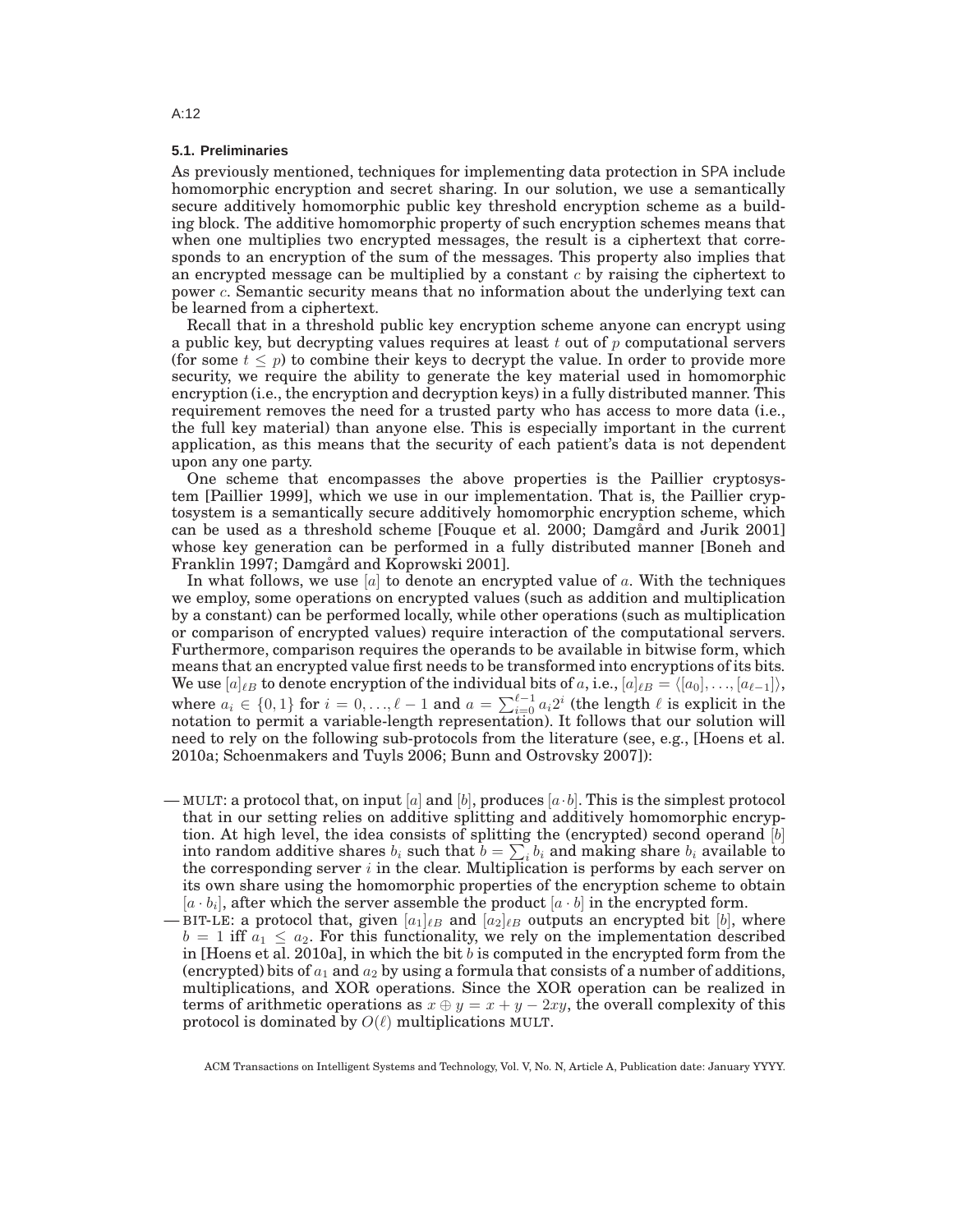— BITS: a protocol that, on input [a] and  $\ell$ , produces encryption of  $\ell$  least significant bits of the underlying plaintext of  $[a]$ , i.e.,  $[a]_{\ell B}$ . In this work we utilize the protocol from [Schoenmakers and Tuyls 2006], which has complexity proportional to ℓ. The protocol relies on the ability to multiply and invert encrypted values, generate random encrypted bits, and add and compare bit-decomposed values in encrypted form.

#### **5.2. Protocol**

In the description of the protocol, for simplicity of presentation, we assume that physicians 1 through  $n_p$  are used to produce recommendations for any given condition k (in practice, some physicians with specialization far from condition  $k$  can be eliminated).

At a high level, the computation in the protocol proceeds as follows: First, for each physician we compute her score  $s_{jk}$  from the corresponding (aggregate) rating  $(r_{jk},$  $w_{jk}$ ). This means that the weight  $w_{jk}$  needs to be compared to all thresholds  $t_1, \ldots, t_q$ as  $t_i \stackrel{?}{\leq} w_{jk}.$  After the results of the comparisons are available in the encrypted form as

a binary vector of length q, we set the encryption of  $b_{ik}$  to the sum of computed bits in the vector, where bit i is weighted by the value  $b_i - b_{i-1}$  (and by  $b_i$  when  $i = 1$ ). Because the computed vector will always consist of a number of 1's followed by a number of 0's (if any), this approach computes the value of the bucket  $b_{ik}$  correctly. This mechanism minimizes the amount of interactive computation, and thus the amount of time, for the computation.

As a result of this step, we store  $s_{jk}$  as a numerator-denominator pair  $([s'_{jk}], [w_{jk}]) =$  $([r_{jk} + b_{jk}w_{jk}], [w_{jk}])$ . This representation allows us to finish the computation and sort the scores without performing expensive division operations. That is, to compare the scores of two physicians  $j_1$  and  $j_2$ , we compare  $s'_{j_1k}w_{j_2k}$  to  $s'_{j_2k}w_{j_1k}$ .

The above computation raises an interesting technical point in that the comparison must be performed correctly even if one or both of the scores have no contributions and are therefore 0. That is, if a physician  $j_1$  has no ratings for condition k, both  $r_{j_1k}$  and  $w_{j_1k}$  are 0 (and thus  $s'_{j_1k} = 0$ ). According to the above comparison method, when the score of such a physician is being compared to the score of another physician who has a patient ratings, both values being compared will become 0, and the resulting outcome (as defined by the comparison protocol) is random. To ensure that the result of such comparisons is always correct, we modify the computation to add a flag which indicates

whether  $w_{jk}$  is non-zero. That is, the comparison becomes  $s'_{j_1k}w_{j_2k} +$  non-zero $(w_{j_1k}) \overset{?}{\leq}$  $s'_{j_2k}w_{j_1k} +$ non-zero $(w_{j_2k}).$  The output of non-zero $(w_{jk})$  is true (or 1) iff the OR of the bits of  $w_{jk}$  is 1. In the protocol, we denote this additional function by OR( $[w_{jk}|_{\ell B})$ , which will produce an encrypted bit. Notice that the function is not difficult to implement using a number of multiplications and additions.

An important observation is that this modification does not affect other comparisons in the system, i.e., when physicians  $j_1$  and  $j_2$  have ratings for condition  $k$ ,  $s'_{j_1k}w_{j_2k}+1\leq k$  $s'_{j2k}w_{j1k} + 1$  iff  $s'_{j1k}w_{j2k} \leq s'_{j2k}w_{j1k}$ . Similarly, when both physicians have no ratings, the result is unchanged.

In the protocol, we use various optimizations to ensure that its runtime is as low as possible. In particular, we use varying-length representation in bit decomposition BITS and comparison BIT-LE operations. Let  $\ell_w$  denote the maximum length of counts  $w_{jk}$ ,  $\ell_s$  denote the maximum length of scores  $s_{jk} = r_{jk}/w_{jk} + b_{jk}$  (i.e., if the ratings are in the range  $[1, n]$  and the bucket values in the range  $[1, m]$ ,  $\ell_s = \lceil \log_2(n + m) \rceil$ ), and  $\ell = 2\ell_w + \ell_s$  the maximum length of values used in the computation (i.e., for representation of  $s'_{j_1k}w_{j_2k}$ ). We expect a normal choice of these parameters to be:  $\ell=32,$  $\ell_w = 13$ , and  $\ell_s = 6$ .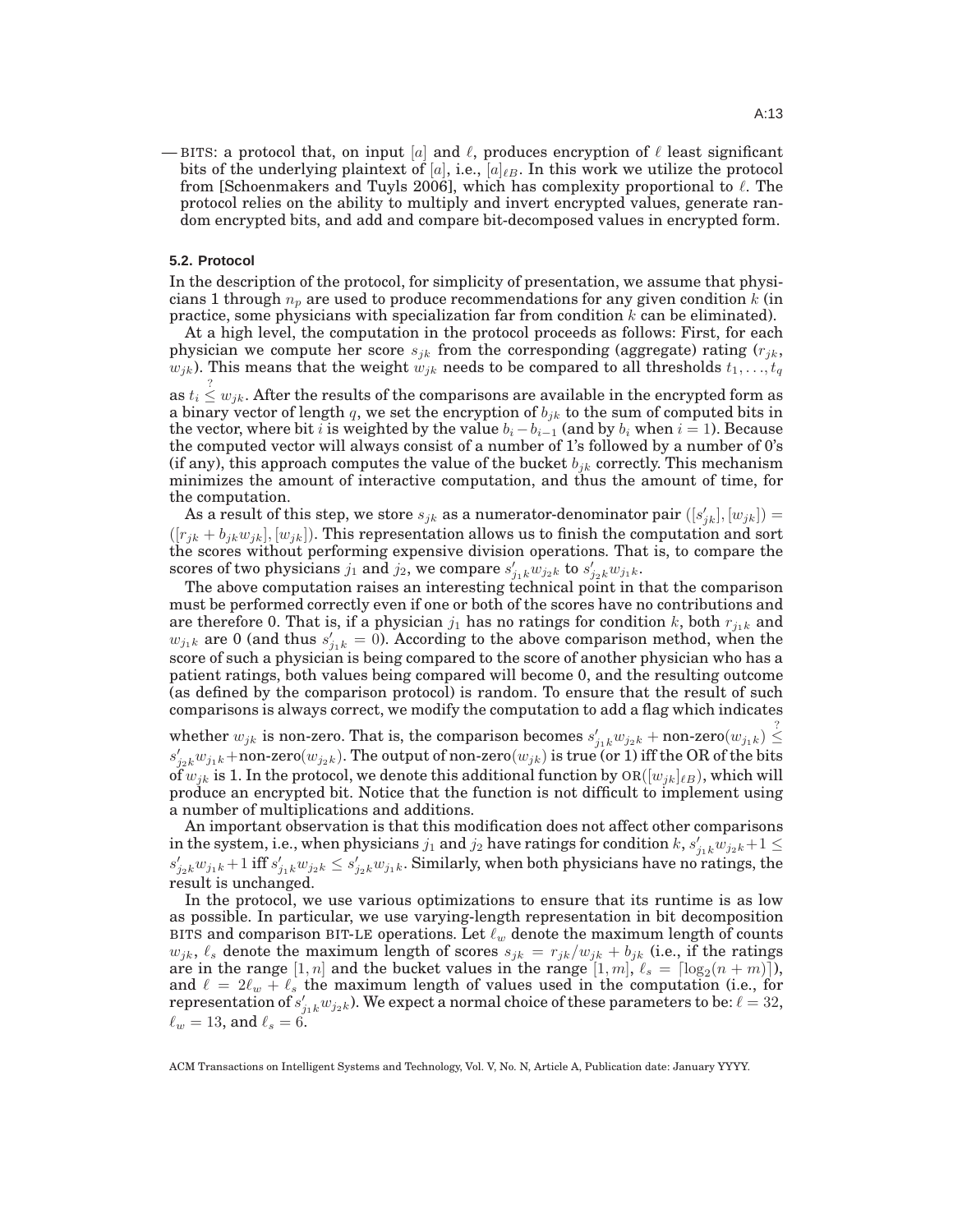To optimize the performance of comparing weights  $w_{jk}$  to the thresholds  $t_i$ , notice that the weights  $w_{jk}$  can generally be longer than a value  $t_i$ , but by considering only  $\log_2\lceil t_i \rceil + 1$  bits we can always compare the values correctly. To form the  $(\log_2\lceil t_i \rceil + 1)$ -bit representation of  $w_{jk}$ , we leave the  $\log_2\lceil t_i\rceil$  least significant bits of  $w_{jk}$  unchanged and replace the remaining bit with the OR of the remaining  $\ell_w - \log_2 \lceil t_i \rceil$  most significant bits of  $w_{jk}$ . Thus, when the length of  $w_{jk}$  is greater than the length  $t_i$ , the optimized comparison will always result in  $w_{jk}$  being larger than  $t_i$ , otherwise the comparison proceeds as usual. When considering performance, note that such shortened representations of  $w_{jk}$  for the lengths of  $t_i$ 's can be computed using  $O(\ell_w)$  multiplications, regardless of the number of thresholds q.

The above optimization due to the variable-length representations allows us to reduce the runtime of the protocol by at least 40%. We are now ready to present the protocol.

RANK $(k,([r_{1k}],[w_{1k}]),...,([r_{npk}],[w_{npk}]))$ :

- (1) The computational servers set  $\delta_1 = b_1$  and  $\delta_i = b_i b_{i-1}$ . For  $j = 1, ..., n_p$  they compute in parallel:
	- (a) execute  $[w_{jk}]_{\ell_wB} \leftarrow \text{BITS}([w_{jk}], \ell_w).$
	- (b) using  $[w_{jk}]_{\ell_wB}$  compute shortened representations  $[w_{jk}]_{(\log_2[t_i]+1)B}$  of  $w_{jk}$  for  $i = 2, \ldots, q$  and also compute  $[f_{jk}] = \text{OR}([w_{jk}]_{\ell_w}B)$ .
	- (c) set  $[c_1] = [1]$  and execute  $[c_i] \leftarrow \text{BIT-LE}(t_i, [w_{jk}]_{(\log_2[t_i]+1)B})$  for  $i = 2, ..., q$ .
	- (d) locally compute  $[b_{jk}] = \left[\sum_{i=1}^{m} c_i \delta_i\right] = \prod_{i=1}^{m} [c_i]^{\delta_i}$ .
	- (e) execute  $[d] \leftarrow \text{MULT}([b_{jk}], [w_{jk}])$  and locally set  $[s'_{jk}] = [s_{jk} + d] = [s_{jk}] \cdot [d]$ .
- (2) The servers sort all tuples  $([s'_{jk}], [w_{jk}], [f_{jk}])$  for  $j = 1, ..., n_p$  using a suitable sorting algorithm and output the result, where each comparison is performed on  $([s'_{xk}], [w_{xk}], [f_{xk}])$  and  $([s'_{yk}], [w_{yk}], [f_{yk}])$  as follows:
	- (a) execute  $[v_x] \leftarrow \text{MULT}([s'_{xk}], [w_{yk}])$  and  $[v_y] \leftarrow \text{MULT}([s'_{yk}], [w_{xk}]).$
	- (b) locally compute  $[v'_x] = [v_x] \cdot [f_{xk}] = [v_x + f_{xk}]$  and  $[v'_y] = [v_y] \cdot [f_{yk}] = [v_y + f_{yk}]$ .
	- (c) execute  $[v'_x]_{\ell B} \leftarrow \text{BITS}([v'_x], \ell)$  and  $[v_y]_{\ell B} \leftarrow \text{BITS}([v'_y], \ell)$ .
	- (d) execute  $[z] \leftarrow \text{BIT-LE}([v_x]_{\ell B}, [v_y]_{\ell B})$  and open the value of z.

In the above protocol, step 1 corresponds to computing ratings for each physiciancondition pair. In particular, we first bit-decompose each weight  $w_{jk}$  in step 1(a), compute shortened representations of each bit-decomposed  $w_{jk}$  for performance reasons (by ORing the most significant bits which are being eliminated), as well as store the OR of all bits of  $w_{jk}$  in  $f_{jk}$  in step 1(b). The shortened representations allow us to faster compare (bit-decomposed) weights  $w_{jk}$  to the thresholds  $t_i$  in step 1(c), from which we compute the appropriate bucket values  $b_{jk}$  in step 1(d), and by the end of step 1 form ratings in the form  $\langle s'_{jk}, w_{jk}, f_{jk}\rangle$ , where  $s'_{jk} = s_{jk} + b_{jk}w_{jk}$  and  $f_{jk} =$  non-zero $(w_{jk})$ .

Step 2 sorts all rating tuples for each physician-condition pair, where a rating is first transformed into the form  $s'_{jk}w_{jk} + \text{non-zero}(w_{jk}) = (r_{jk} + \bar{b}_{jk}w_{jk})w_{jk} + \text{non-zero}(w_{jk})$ during steps  $2(a)$  and  $2(b)$ , bit decomposed in step  $2(c)$ , and compared to other ratings in step 2(d). The resulting ordering of ratings (i.e., physicians' rankings) is made public.

Note that in the above protocol the exact sorting algorithm is not defined. For our implementation we chose merge sort due to its simplicity, speed, and ease of being parallelized. The results are presented in the next section.

It is not difficult to show the security of the RANK protocol based on a standard definition of secure multi-party computation (see, e.g., [Goldreich 2004]). In particular, security in this context means that a protocol execution does not leak any information about the data being processed other than what can already be deduced by a partici-

A:14

ACM Transactions on Intelligent Systems and Technology, Vol. V, No. N, Article A, Publication date: January YYYY.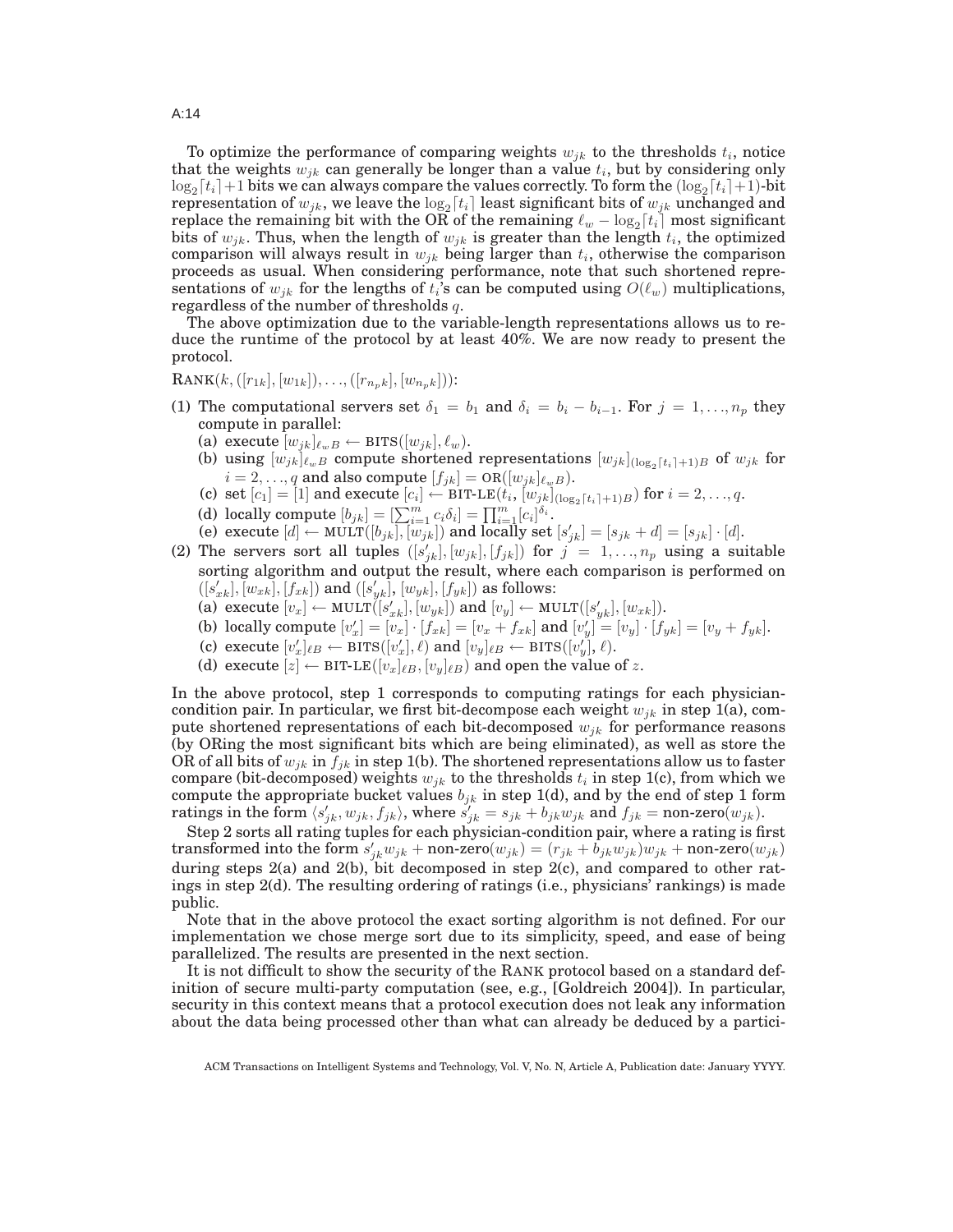pating party from its inputs and outputs alone, as intended. In our case, the security follows from the fact that only secure building blocks are used and the composition theorem [Canetti 2000] that states that composition of secure building blocks results in security of the overall construction. Because the computational servers carrying out the protocol can be assumed to comply with their prescribed functionality, it is sufficient to use building blocks secure in the semi-honest model (in which the servers follow their prescribed computation, but might try to learn additional information about the data they handle). This would significantly improve performance of the solution compared to the setting where the computational parties are fully malicious (and thus can arbitrarily deviate from the protocol or disrupt the computation).

To permit users to obtain recommendations for a combination of conditions  $K$ , we briefly discuss the modifications to the protocol above for two options: (i) the servers pre-compute the recommendation for conditions  $K$  using their choice of importance weights  $v_i$ 's for the individual conditions in  $K$  and (ii) a patient asks the servers to compute a custom recommendation for her choice of conditions and corresponding weights which are to remain private. In the first case, the servers perform step 1 of the above protocol as specified for all physicians and all conditions in  $K$ . Then for each physician  $j$  with scores  $([s'_{jk_i}],[w_{jk_i}])$  for  $k_i\in K,$  they compute the combined score  $([s'_{jK}],[w_{jK}])$ as  $w_{jK} = \prod_{k_i \in K} w_{jk_i}$  and  $s'_{jK} = \sum_{k_i \in K} (v_i s'_{jk_i} \prod_{k_x \in K, i \neq x} w_{jk_x})$  in the encrypted form. Note that this computation uses only multiplications and additions, but results in values of larger length, which has an impact on the performance of sorting in the protocol. Given such scores, step 2 of the protocol is then carried out unchanged using larger bit length.

To implement case (ii), the patient encrypts her weights  $v_i$  for conditions  $k_i$  in K. If the patient does not wish to reveal any information about the conditions in  $K$ , she can include all possible conditions and assign an importance weight of 0 to the irrelevant conditions. This will incur a significant overhead on the computational servers and unbearable wait time on the patient. To reduce the runtime, the patient instead can use only a few extra conditions in  $K$  to hide the ones in which she is interested. While this significantly reduces the computational overhead, this approach also leaks information about the patient's conditions of interest. (Note that the query result also may leak information.) The rest of the computation then proceeds as with option (i) with the exception that the weights  $v_i$  are processed encrypted.

# **5.3. Abuse Detection**

Prior literature provides efficient zero-knowledge proofs of knowledge (ZKPK) for a variety of statements, with several efficient proofs for encrypted values and Paillier encryption scheme in particular (see, e.g., [Damgård and Jurik 2001; Baudron et al. 2001; Cramer et al. 2001; Lipmaa et al. 2002]). Camenisch and Stadler [Camenisch and Stadler 1997] introduced notation for various proof of knowledge and we adopt their notation to our context. For example, we use

$$
PK\{(\alpha,\beta): A = [\alpha] \wedge B = [\beta] \wedge (\alpha = \beta)\}
$$

to denote a ZKPK of knowledge and equality of the plaintexts corresponding to the ciphertexts  $A$  and  $B$ . The variables in the parentheses are not known to the verifier, but certain statements about them are being proved in zero knowledge. For the purposes of this work, we rely on the following ZKPKs from prior literature:

 $-$ *Proof of plaintext knowledge*, denoted  $PK({\alpha}) : A = {\alpha}$ . Such proofs have been developed in [Damgård and Jurik 2001; Baudron et al. 2001].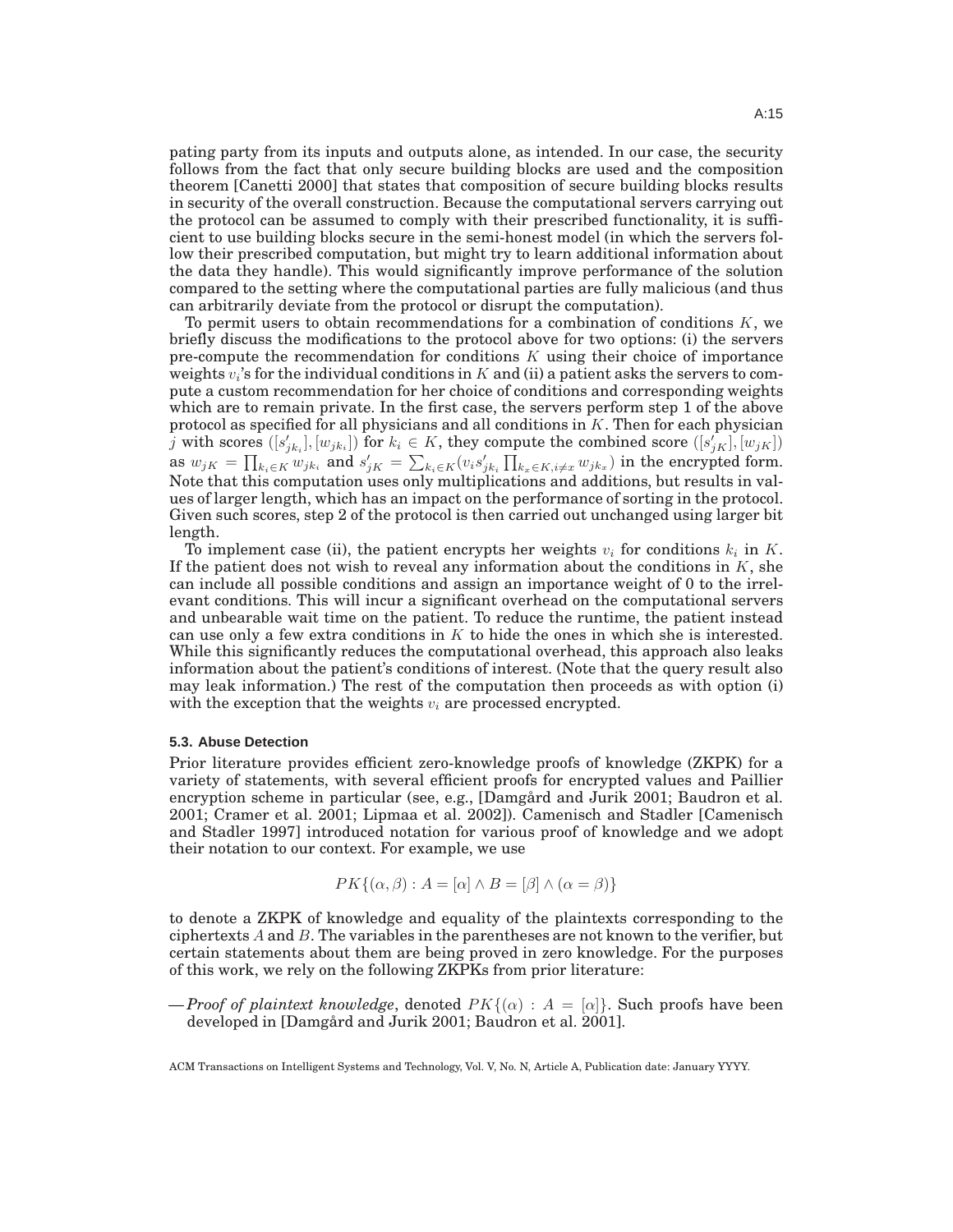| Scheme                 | Prover's<br>work | Verifier's<br>work | Communication<br>rounds | Communication        |
|------------------------|------------------|--------------------|-------------------------|----------------------|
| [Peng et al. $2005$ ]  | 7u               | 6и                 |                         | $12u\kappa$ 1        |
| [Groth and Ishai 2008] | 8и               | 7u                 |                         | $4u^{2/3} \kappa_1$  |
| [Peng and Bao 2010]    | $2u\kappa_2$     | $u\kappa$ 2        | $\kappa_2$              | $2u\kappa_1\kappa_2$ |
| $G$ roth $2010$        | 3u               | 2u                 |                         | $4u\kappa_1$         |

Table I. Comparison of ZK shuffle computation and communication cost for  $u$  elements for use with Paillier encryption, where computation is measured in modular exponentiations and communication is measured in bits.

— *Proof that a ciphertext encrypts a given value*, denoted  $PK\{: A = [v]\}$ . This proof can be executed as a proof of plaintext knowledge above followed by opening the plaintext value or by revealing the random coins used during ciphertext generation.

 $-$  *Proof that a ciphertext encrypts one value from a given set*, denoted  $PK\{(\alpha): A =$  $[\alpha] \wedge \alpha \in S$ . Such proofs can be found in, or follow from the techniques of, [Damgård] and Jurik 2001; Baudron et al. 2001].

*Proof of a random permutation (shuffle) of a set of ciphertexts, denoted*  $PK({\pi})$ *:*  $B_1 = \pi(A_1), \ldots, B_u = \pi(A_u)$ . During the shuffle, the ciphertexts are re-randomized so that it is not feasible to link a ciphertext from the initial set to a ciphertext in the permuted set. Such proofs have been developed in [Peng et al. 2005; Groth and Ishai 2008; Peng and Bao 2010; Groth 2010] among others. [Groth and Ishai 2008] provide the first solution with a communication complexity that grows sub-linearly with the number of ciphertexts in the shuffle. [Peng and Bao 2010] provide the first solution to achieve perfect zero-knowledge. We provide a comparison of computation and communication costs of selected solutions from the literature for Paillier-encrypted values in Table I. The costs in the table are functions of the size  $u$  of the set being permuted, the work is measured in modular exponentiations, and the communication cost shows the dominating term. In the table,  $\kappa_1$  denotes a security parameter that determines the ciphertext length (i.e., the RSA modulus length), and  $\kappa_2$  is a correctness parameter for interactive proofs (where applicable), where the probability that the result is incorrect is  $1/2^{\kappa_2}$ . For Paillier encryption, each ciphertext size is  $2\kappa_1$ . While [Groth 2010] introduces several shuffling schemes, we list in the table the scheme for shuffling known contents.

The overall statement that a user will need to prove in zero knowledge when submitting a rating  $r_{ijk}$  in our solution is:

$$
PK\{(\alpha,\pi) : A_1 = [\alpha] \land \alpha \in [1,n] \land A'_1 = [1] \land A_2 = [0] \land A'_2 = [0] \land \dots \land A_u = [0] \land \land A'_u = [0] \land (B_1, B'_1) = \pi(A_1, A'_1) \land \dots \land (B_u, B'_u) = \pi(A_u, A'_u)\}
$$

Here  $u = \sum_{i=1}^{n_p} n_i$  and the ciphertext pairs  $(B_1, B'_1), \ldots, (B_u, B'_u)$  are submitted as the user's rating. That is, the user prepares two sets of ciphertexts  $(A_1, A'_1), \ldots, (A_u, A'_u)$ and  $(B_1, B'_1), \ldots, (B_u, B'_u)$ . She then shows that  $A_1$  corresponds to an encryption of a value in the range  $[1, n]$  (i.e., the user's rating  $r_{ijk}$ ), that  $A_1$  encrypts 1 (i.e., the weight  $w_{ijk}$ , and that the remaining ciphertexts encrypt 0. The user then randomizes and permutes the ciphertexts (preserving each pair) so that the pair  $(A_1, A'_1)$  is placed in the location corresponding to physician  $j$  and condition  $k$  within the set of permuted  $(B_i, B'_i)$  ciphertexts and proves correctness of the shuffle. The servers use the permuted ciphertexts  $(B_i, B'_i)$  to update the aggregate ratings  $([r_{jk}], [w_{jk}])$  for all physicians and conditions. Each user's contribution thus involves work (measured in cryptographic operations) linear in  $u = \sum_{j=1}^{n_p} n_j$  with a low constant and can be substantially lowered if less stringent privacy guarantees are acceptable to the user.

A:16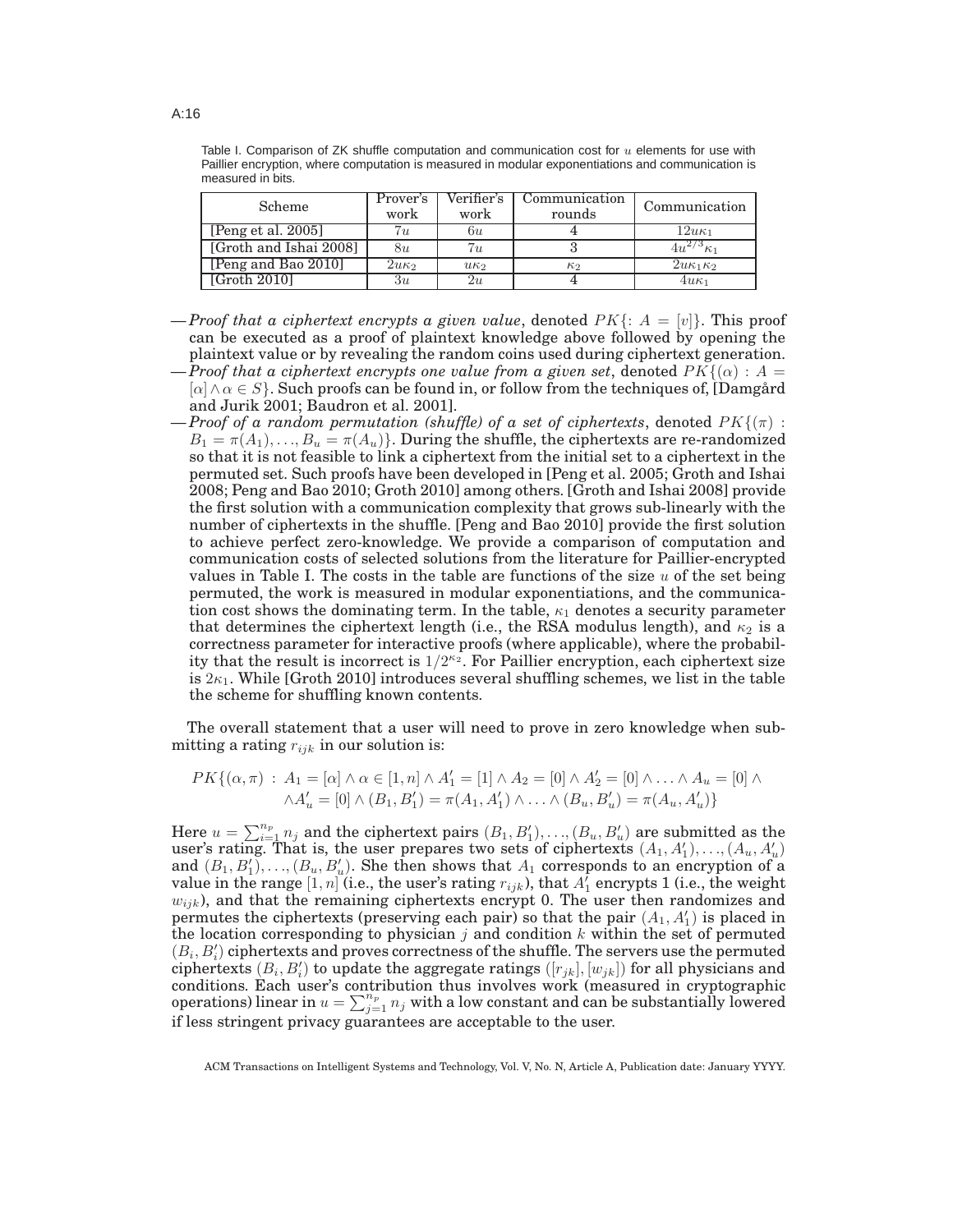# **5.4. Implementation**

To test the feasibility of the RANK protocol, which is periodically executed by the computational servers, we implemented it in Java using Paillier encryption with a 1024-bit key. Java was chosen due to its large number support and the ease of implementing distributed algorithms. All sub-protocols (i.e., BITS, MULT, BIT-LE) were implemented as in [Hoens et al. 2010a].

As the computations were distributed, we simulated each computational server as its own PC on a 100Mb LAN. The computers used were Dell workstations with 3.20 GHz Pentium 4 processors and 1 GB of memory. To make the tests more general, and applicable to a wider range of settings, we tested the computation separately in the two steps of the RANK protocol. By presenting timing results for each step individually we provide the ability to estimate performance of the protocol on a variety of different parameters (e.g., number of bits in each  $t_i$ , number of buckets, etc.).

To test step 1, we varied the length of bucket thresholds  $t_i$  used in determining the value of  $b_{jk}$ . Specifically, we timed step 1 using thresholds of size 2, 5, 10, 15, and 20 as measured in bits. Note that the higher threshold sizes on this list are present only to demonstrate how the techniques scale to larger values, as they are unlikely to be applicable to a recommendation system in practice. We also varied the number of physicians in the experiments; using 5, 10, 20, 50, 75, and 100 physicians. Given this, we provide a good estimate as to how long it will take to compute the scores for a specific number of physicians given an arbitrary number of buckets (with thresholds of varying sizes).

To test step 2, we timed how long it took to sort the various number of physicians when each was given a randomly assigned score and weight. The length  $\ell = 32$  was used for bit decomposition and comparison. Combining this with the results obtained from the timing of step 1, we can then estimate how long it will take to compute the full protocol.

The data used when measuring the timing results was simulated. The use of simulated data does not adversely affect the timing results obtained, as the performance only depends on (i) the number and size of thresholds  $t$  and (ii) the performance of the sorting algorithm (as measured in the number of comparisons). The former is independent of the data, and the sorting algorithm is not dependent on how the actual underlying data was obtained. Instead the number of comparisons required is the most important factor when timing the protocol. To ensure that the simulated data accurately reflected a real world scenario, we generated a sorted list of unique rating/weight pairs. We then permuted this list randomly, ensuring that the sorting algorithm had to perform the average number of comparisons to sort the list. This process was then repeated to determine the average time required to sort the list.

The results for step 1 are presented in Table II. In this table the number of physicians is represented vertically, while the number of bits in threshold  $t_i$  is represented horizontally. To estimate the performance for thresholds  $t$ , one first chooses the row corresponding to the number of physicians (e.g., 5). One then chooses the columns which correspond to the number of bits in each  $t_i.$  Thus, if buckets are defined by thresholds 3, 16, 31, 100, 520, and 1000, the columns selected correspond to 2, 5, 5, 7, 10, and 10 bits, respectively. Note that this example is given for demonstration purposes only and is not meant as suggested values for  $t_i$ . Given these columns, the approximate timing is obtained by adding the denominator for the first threshold, and the numerator for the remaining thresholds. The denominator represents timing for running step 1 of the protocol using a single threshold of the specified size; and the numerator corresponds only to a single comparison with a threshold (of the specified size) in step 1(c) of the protocol. Thus in our example, we have  $524 + 381 + 381 + 428 + 499 = 2212$  seconds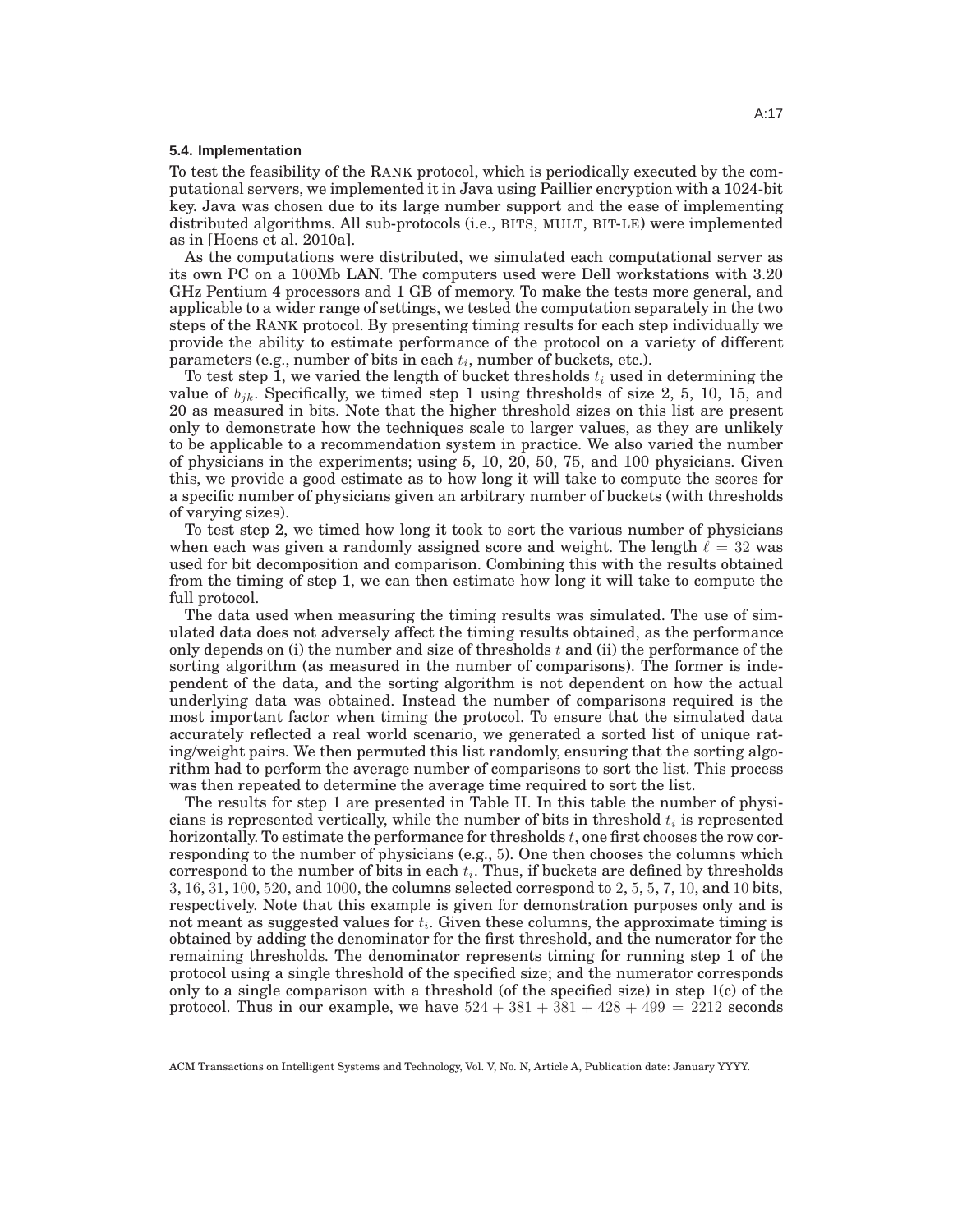| Table II. Timing results for step 1 of the RANK protocol. The denominator denotes the time required for computing  |  |
|--------------------------------------------------------------------------------------------------------------------|--|
| the entire step 1 with a single threshold of specified size. The numerator denotes the time required to perform an |  |
| additional threshold comparison of the specified size in step 1(c).                                                |  |

| Number of  | The length of bucket threshold value in bits |             |             |                                |              |                                                                                  |  |
|------------|----------------------------------------------|-------------|-------------|--------------------------------|--------------|----------------------------------------------------------------------------------|--|
| physicians | 2                                            | 5           |             | 10                             | 15           | 20                                                                               |  |
| 5          | 310/524                                      | 381/594     | 428/641     | 499/713                        | 621/835      | 742/955                                                                          |  |
| 10         | 618/1047                                     | 765/1194    | 864 / 1294  | 1013/1442                      | 1265 / 1693  | 1519/1948                                                                        |  |
| 20         | 1238 / 2094                                  | 1536 / 2393 | 1738 / 2594 | 2041/2897                      | 2554/3410    | 3079/3934                                                                        |  |
| 30         | 1855/3139                                    | 2304 / 3588 | 2608/3892   | 3064 / 4348                    | 3840/5124    | 4633/5917                                                                        |  |
| 40         | 2477/4191                                    | 3078/4793   | 3484/5199   | 4094/5809                      | 5132/6846    | 6188/7901                                                                        |  |
| 50         | 3094/5237                                    | 3848/5991   | 4356/6499   | 5119/7263                      | 6418/8561    | 7741/9884                                                                        |  |
| 60         | 3714/6287                                    | 4619 / 7192 | 5229/7802   | 6147/8720                      | 7704 / 10277 | 9297/11870                                                                       |  |
| 70         | 4334 / 7335                                  |             |             | 5392/8392 6103/9103 7176/10176 |              | 8995/11996 10854/13854                                                           |  |
| 80         | 4956 / 8385                                  |             |             |                                |              | 6164/9594 6977/10407 8206/11635 10281/13710 12408/15838                          |  |
| 90         |                                              |             |             |                                |              | 5575 / 9433 6935 / 10793 7850 / 11708 9234 / 13092 11567 / 15425 13965 / 17823   |  |
| 100        |                                              |             |             |                                |              | 6199 / 10488 7712 / 12001 8729 / 13018 10265 / 14554 12861 / 17150 15524 / 19813 |  |



Fig. 3. Timing results for steps 1 and 2 of the RANK protocol.

(approximately 36 minutes) for step 1 (using the same thresholds for 100 physicians requires approximately 12 hours).

In practice, we suggest using thresholds  $t = (0, 3, 5, 10, 20)$ . While a practicing physician is likely to treat a significantly larger number of patients, the number of users who contribute to a recommendation system is likely to be significantly lower. Therefore, even a few patient ratings indicate significant experience in treating a particular condition. In this example, the largest threshold uses only 5 bits.

The performance of step 2 is presented by the lower curve in Figure 3. We see that the amount of time spent sorting 100 physicians is quite high (approximately 1 day). Note, however, that this computation needs to be done quite infrequently (e.g., semiannually or quarterly), as the score for a doctor is not expected to be highly volatile. As previously mentioned, this also has the added benefit of providing more security for each of the users, as the wider the spacing between updates, the less likely that any one recommendation will be recognized.

The upper curve in Figure 3 shows the results of the overall RANK protocol. The difference corresponds to the runtime of step 1 using the 5 suggested threshold values. As we can see from this figure, the bucket computation time decreases in significance when compared to the amount of time used for sorting as the number of physicians grows. This is to be expected, as the sorting algorithm requires more comparisons than the bucket computation.

Finally, we note that while Paillier encryption is well-known and commonly used in secure multiparty computation protocols, recent progress shows that additively ho-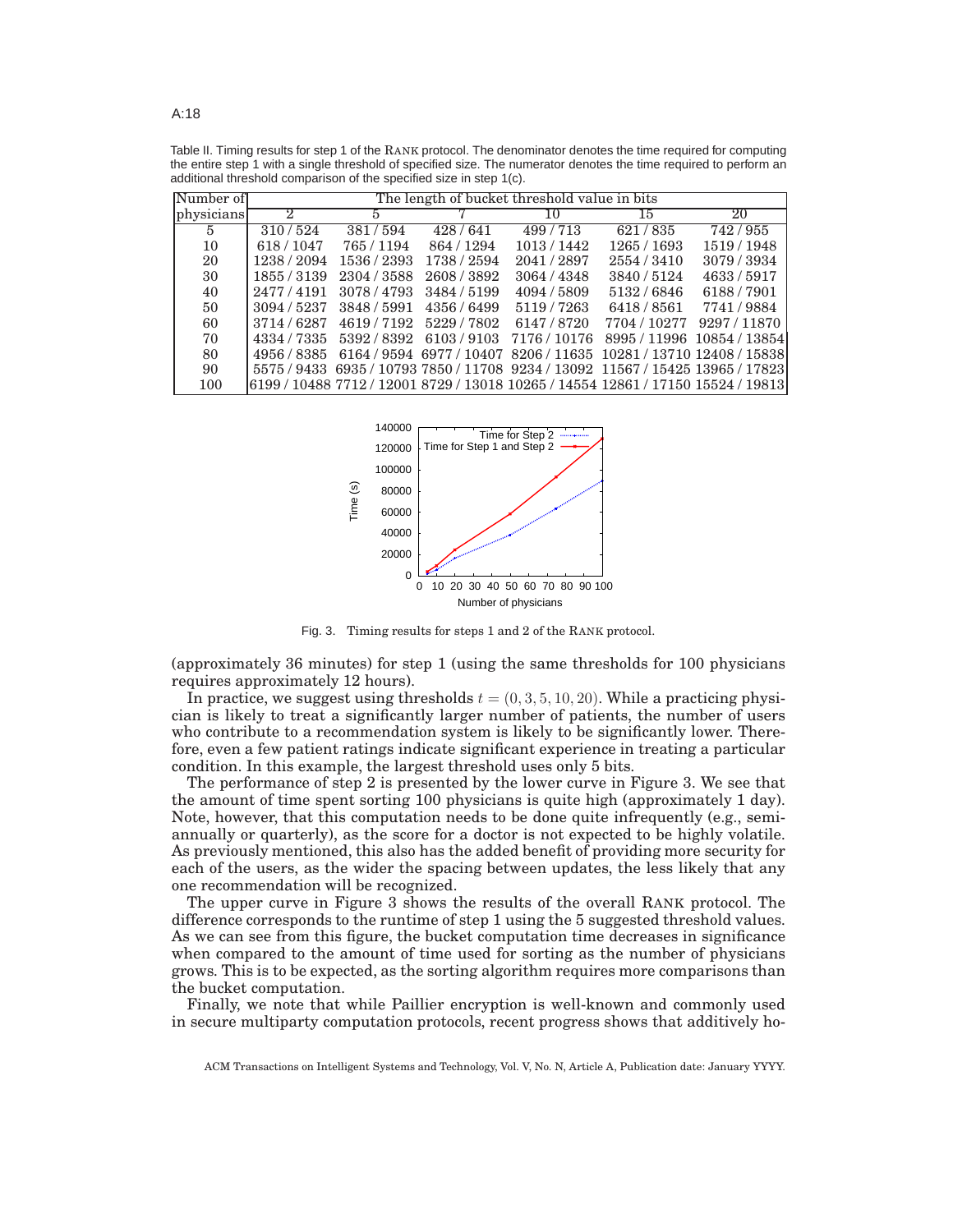momorphic encryption schemes can result in significantly faster performance. In particular, [Damgård et al. 2008b; 2008a] provide an encryption scheme with shorter ciphertext size and faster encryption, decryption, and operations on ciphertexts. The scheme supports plaintext of small size and was originally developed for computing on encrypting bits. [Blanton and Gasti 2011], however, used the scheme for a generalpurpose computation (using the plaintext size  $\ell$  comparable to the values used in this work) and showed a performance gain by about an order of magnitude on average compared to Paillier encryption. A threshold version of the scheme was not provided by the authors, but it shows the feasibility of significant computation speedup of this type of computation in the near future.

### **6. REALIZATION OF ANONYMOUS CONTRIBUTIONS ARCHITECTURE**

Similar to the previous section, here we describe our realization of ACA. We first present the background information, and then proceed with a description of two possible implementations of this architecture.

# **6.1. Preliminaries**

6.1.1. Signature with protocols. For this architecture, we make use of Camenisch-Lysyanskaya (CL) signatures, or signatures with protocols, such as [Camenisch and Lysyanskaya 2002; 2004]. As customary for signature schemes, a signature scheme consists of key generation, signing, and verification algorithms, which we define at high level as follows:

- SETUP: on input a security parameter  $\kappa$ , creates and outputs a public-private key pair  $(pk, sk)$ .
- $-$  SIGN: on input message m and private key sk, produces signature sig<sub>sk</sub> $(m)$ .
- VERIFY: on input message m, public key pk, and signature  $\text{sig}_{sk'}(m')$  outputs 1 iff  $\mathsf{sig}_{sk'}(m')$  is a valid signature on  $m$  under the corresponding private key  $sk.$

What, however, distinguishes the above CL schemes from ordinary signature schemes is that they come with additional protocols. Using the schemes above, it is possible to obtain a signature on a committed message  $m$  without disclosing it to the signer. In this case, a commitment to message m, denoted com $(m)$ , should be such that it hides the value of m (hiding property), but given  $com(m)$  it is infeasible to create another message  $m' \neq m$  that matches the commitment com(m) (biding property). Pedersen commitment scheme [Pedersen 1991] is commonly used with CL signatures for this purpose. We define the ability to sign committed messages by overloading the signing algorithm with an additional capability as follows:

— SIGN: on input commitment com $(m)$  and private key sk, produces signature sig<sub>sk</sub> $(m)$ .

To be more precise, in this type of commitment information about  $m$  is unconditionally (or information-theoretically) protected, which means that that regardless of how many values an adversary tries, she will not be able to learn information about the message included in the commitment. This is achieved by using randomness that protects the value of m. For that reason, a commitment to message m can be expressed as  $\text{com}(m; r)$ , where r explicitly defines the randomness used to form the commitment. Then during signing this randomness is used to form the signature, which more correctly should be defined as a signature on two messages,  $m$  and  $r$ , where as before  $r$ protects m. More generally, a signature can be formed on any agreed upon number of messages  $m_1, \ldots, m_k$ , and we denote the corresponding signature by  $sig_{sk}(m_1, \ldots, m_k)$ . Similarly, one can commit to several messages  $m_1, \ldots, m_k$  in a single commitment which we denote by  $com(m_1, ..., m_k; r)$ . Then by invoking the signing algorithm, one can produce a signature  $sig_{sk}(m_1, \ldots, m_k, r)$  from that commitment. Because in our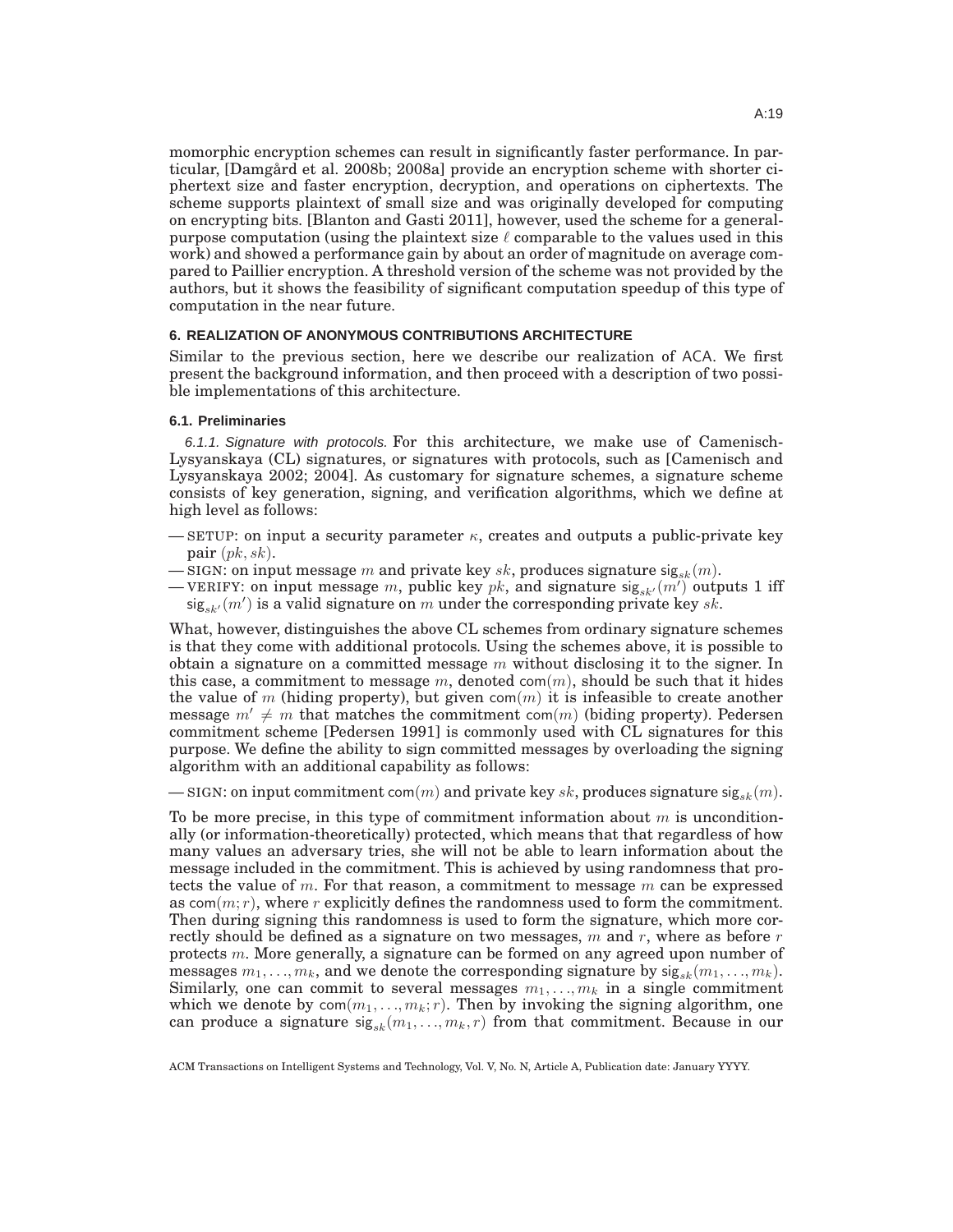case, we always want the messages in a signature to be unconditionally protected (so that the signature can be consequently used without leaking any information about the values that it contains), we assume that the last message in a signature is always a random value and is not explicitly included in our notation. In other words, we, for instance, use notation  $sig_{sk}(m_1, m_2)$  to denote a signature on three messages  $m_1, m_2$ , and implicit r. Similarly, we omit randomness from commitment notation.

Using these signature schemes, it is also possible to prove knowledge of a signature on a message in zero knowledge (i.e., without disclosing any information about the message itself or revealing the original signature). We denote this functionality using the notation for ZKPKs as follows:

$$
PK\{(\alpha): A = \mathsf{sig}_{sk}(\alpha)\}\
$$

Similarly, for a signature on multiple messages, we use notation

$$
PK\{(\alpha_1,\ldots,\alpha_k): A=\mathsf{sig}_{sk}(\alpha_1,\ldots,\alpha_k)\}\
$$

This property is achieved by randomizing an existing signature in such a way that the randomization process does not invalidate its verifiability. This is necessary to ensure that each time a signature is used in a ZKPK, it will appear differently and cannot be linked to the past uses of the same signature in previous invocations of the same or different protocols. The above proof can be combined with other statements about the message(s) contained in the signature. For instance, the statement

$$
PK\{(\alpha_1,\alpha_2): A = \mathsf{sig}_{sk}(\alpha_1,\alpha_k) \ \wedge \ (\alpha_1 > 0) \wedge (\alpha_2 = 2\alpha_1)\}
$$

proves two properties of the messages contained in a signature, namely, an inequality (or range) statement and a linear equation, solutions to both of which are known. In fact, we utilize both range proofs and proofs of linear relationships in our solution using the techniques of, for instance, [Boudot 2000] and [Camenisch and Stadler 1997], respectively.

In this context, the term anonymous credentials is used to refer to a signature issued by a certain authority on specific attributes that will allow the signature owner to anonymously prove certain statements about her attributes and obtain privileges based on such credentials.

In what follows, whenever the key is understood from the context, we omit it from the notation and, for instance, use  $\text{sig}(m)$  instead.

6.1.2. Other tools. In our solution we also utilize Tor anonymizing network [Tor], which patients use to submit their contributions anonymously. In Tor, a message is routed through a number of participating hosts in such a way that each host knows only from what machine the message arrived and to which it should be sent next, but no other information (i.e., only the first Tor host will have information about the source and only the last one about the destination). This is achieved by multiple layers of encryption which are removed as the message moves through the network.

In ACA, the patients submit their information in an encrypted form. The easiest way to achieve this is to employ standard tools such as the widely used SSL/TLS suite [Dierks and Allen 1999; Dierks and Rescorla 2006; 2008]. Therefore, we assume that the TAs support the means of establishing secure channels via SSL which the contributing patients can use.

# **6.2. Solution based on Anonymous Subscriptions**

6.2.1. Description of the technique. The work of [Blanton 2008] describes a mechanism for anonymous online subscriptions that relies on anonymous credentials and mitigates abuse of anonymity. While anonymous credentials based on CL signatures can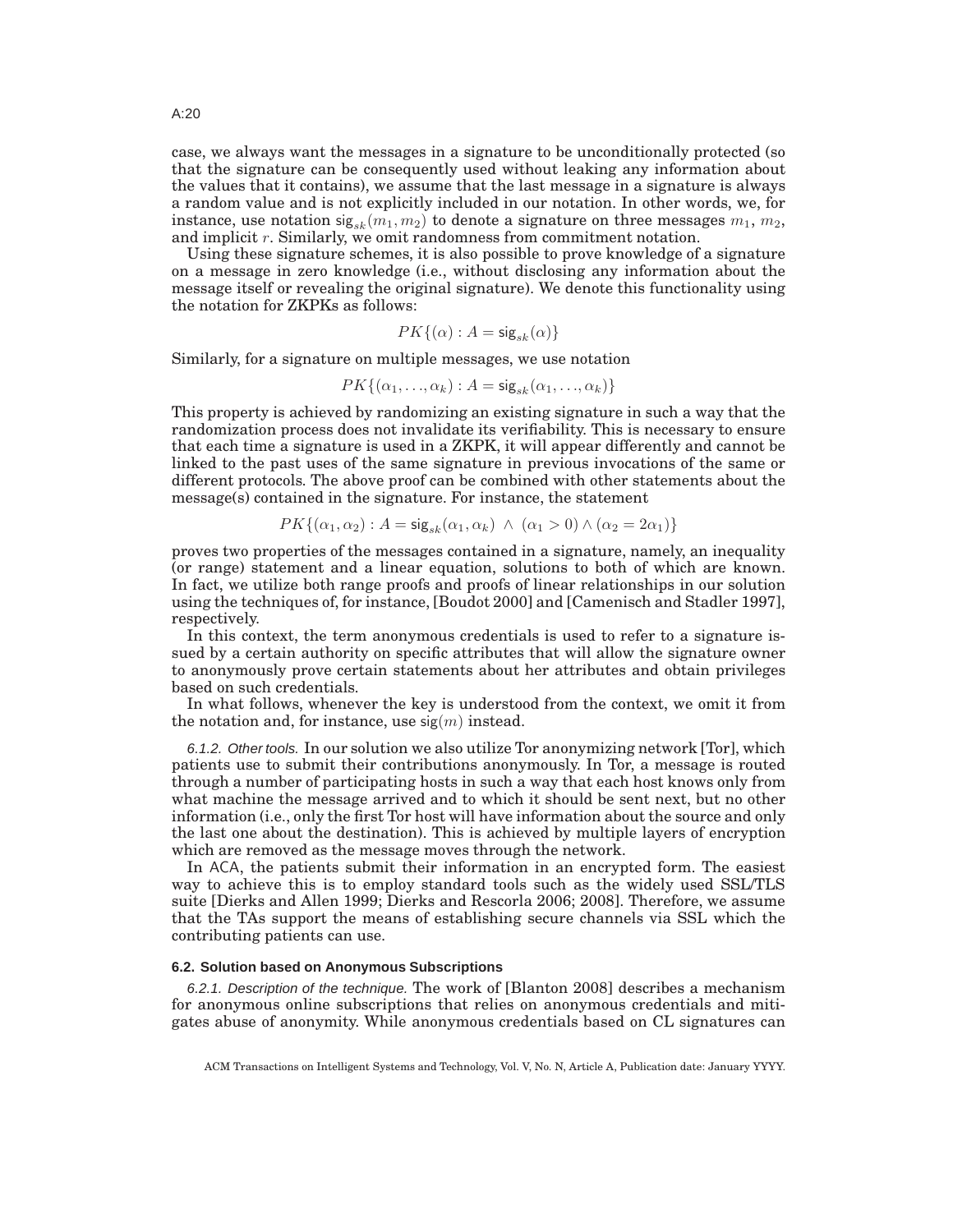be used to enforce proper access control (e.g., by verifying the type of subscription and the fact that a subscription's expiration date is in the future), they are prone to abuse by dishonest parties in that copies of the same subscription are valid credentials themselves which cannot be identified or linked to each other. [Blanton 2008] proposed a mechanism in which chained one-time credentials are used for anonymous access. The idea is that, at the registration time a user obtains a CL signature on credentials as usual, but the signature also contains a randomly chosen message not known to the server. At the time of access, the user reveals that message to the server, who verifies that it has not been used before and verifies (in zero-knowledge) other credentials of the user. If the verification succeeds, the server grants the user access and reissues the anonymous credentials in the form of its signature on a new randomly chosen by the user message (not known to the server) and the remaining user credentials. With this design, there can be at most one chain of successful authentications to the server per user, which means that if the user duplicates her anonymous credentials and distributes them to other user, she denies herself access to the service. We build our first solution on this mechanism and propose novel zero-knowledge verification techniques that significantly improve the efficiency of the solution compared to what is readily available today.

As previously mentioned, the conditions that should be checked in our system include a bound on the number of times a participant can rank a specific physician for a specific condition and a bound on the overall number of contributions to the system by a participant. Because at the time of rating a patient submits in the clear both the physician and the condition for which she is rating the physician, it is trivial to ensure that a patient does not rate a physician for a condition that that physician does not treat. Similarly, because the rating itself is submitted in the clear, it is easy to verify that the rating is indeed from the correct range  $[1, n]$ . We, however, would like to enforce the limit on the number of times an individual submits rating for physician  $j$  and condition  $k$  that the physician in question does treat, to ensure that the physician's score cannot be influenced by dishonest participants. For the same reason, we enforce the limit on the total number of contributions by a patient. We denote these two values for individual physician-condition and total contributions by  $c_{imax}$  and  $c_{tmax}$ , respectively.

Using anonymous credentials built from CL signatures, this can be achieved by issuing to a patient a signature on counts  $c_{jk} = c_{imax}$  for each valid (physician j, condition k) pair and the count for the overall number of contributions  $c = c_{tmax}$  at the registration time. Then during each submission, the TA learns the pair  $(j, k)$  and rating  $r_{ijk}$ that the (anonymous) patient intends to submit. Before accepting the rating, the TA verifies that indeed both counts  $c_{ik}$  and c in the user's credentials are greater than 0 (without learning any other information about them) and if the check succeeds, modifies the credentials by decrementing both  $c_{jk}$  and c by 1 (once again, without any knowledge of their values) and accepts the rating. Because each credential can be used only once, the patient will be forced to consequently use the modified credential thus complying with the policy that limits both the number of contributions per physiciancondition and the number of total contributions by an individual.

This solution, however, suffers from inefficiency. In particular, a participant's credential consist of a signature on  $\sum_{i=1}^{n_p} n_j + 2$  messages, where  $n_j$  is the number of conditions that a physician treats. While a signature itself is compact and of constant size, proving that counts  $c_{jk}$  and  $c$  are above 0, however, involves work linear in the number of messages. In other words, the first step of proof of knowledge

$$
PK\{(\alpha_1,\ldots,\alpha_u): A = \text{sig}(\alpha_1,\ldots,\alpha_u) \land (\alpha_i > 0) \land (\alpha_j > 0)\}
$$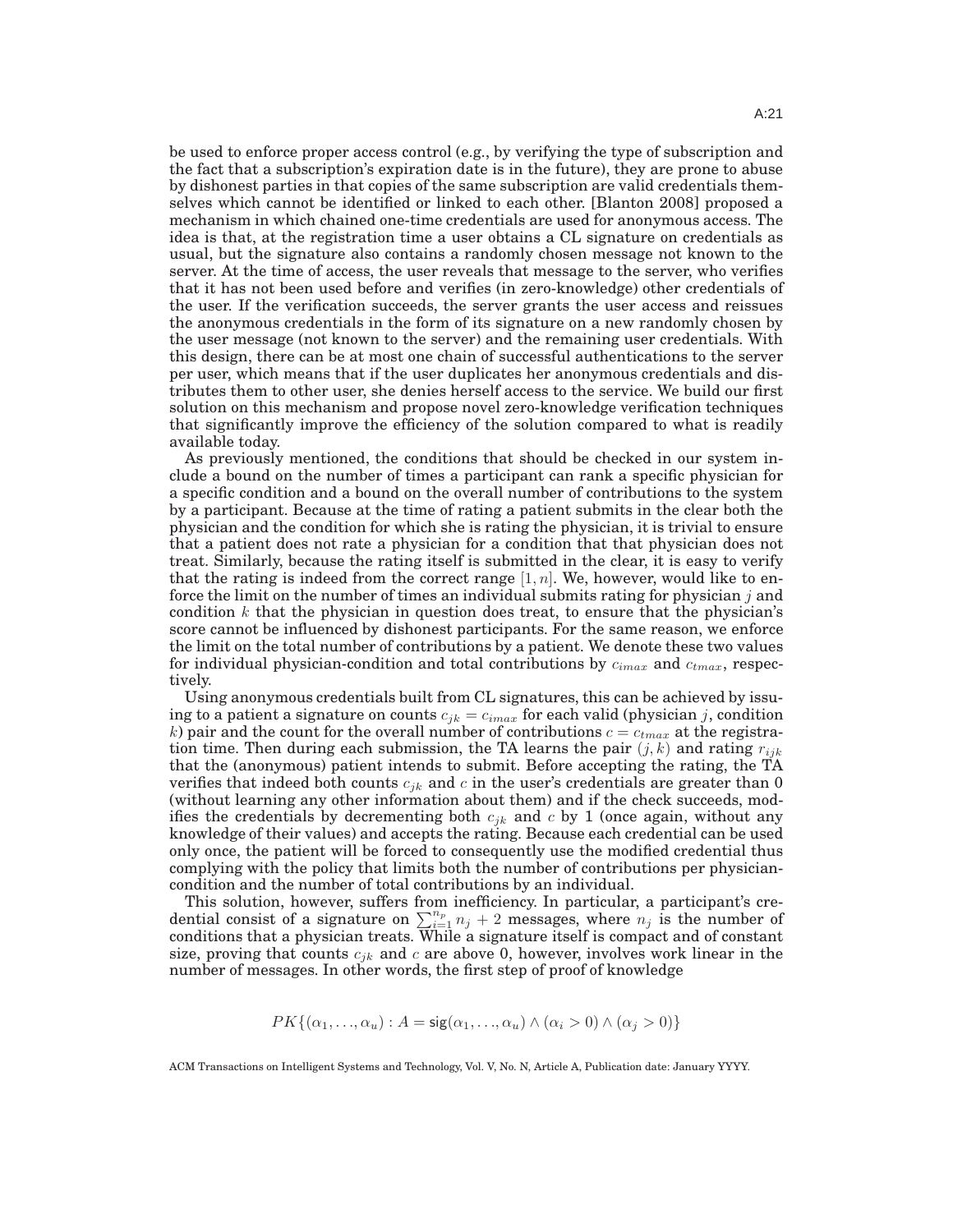for known i and j is to show that A is a valid signature on u messages, which requires  $u$  modular exponentiations for both the prover and the verifier. We, however, ideally would like to have a patient's work during submission of a single rating to be independent of the total number of physicians and conditions in the system.

To mitigate the problem, we propose to pack several counts into a single message, which can significantly improve the efficiency of the necessary proofs of knowledge. To the best of our knowledge, this is the first time packing is used in signatures and zero knowledge protocols despite the popularity of such protocols. In detail, because each count can be represented using only a few bits and a signature can be issued on a message of significantly larger length, we combine several counts into a single message. Let  $\ell_{ic}$  denote the number of bits used to represent a count for an individual physician and condition and  $\ell_{tc}$  denote the number of bits used to represent a count for the total number of contributions. In our case, it is sufficient to set  $\ell_{ic} = \lceil \log(c_{imax} + 1) \rceil$ (i.e., to be able to represent values between 0 and  $c_{i max}$ ) and  $\ell_{t c} = \lceil \log(c_{t max} + 1) \rceil$ , which will be justified later. Because the maximum number of contributions by a single user per physician and condition should be kept very low, we do not anticipate values greater than 2 to be used for  $\ell_{ic}$ . Let q denote the maximum length of messages that can be signed using a CL signature scheme. For typical implementations, we expect  $q$ to range from 160 to 200. With our solution we then pack  $\frac{q}{\ell_{ic}}$  individual counts per message, which reduces the total number of messages included into a signature by a factor of 80–100. For simplicity, the count for the total number of contributions  $c$  is included as an individual message.

We obtain that at high level the (ZK) proof that a patient will need to execute at the time of submitting her rating can be expressed as follows:

$$
PK\{(\alpha_0, \alpha_1, \ldots, \alpha_u) : A = \text{sig}(\alpha_0, \alpha_1, \ldots, \alpha_u) \land (\alpha_0 > 0) \land \tag{1}
$$
\n
$$
(0 < \alpha_{i''} \mod 2^{(i'+1)\ell_{ic}} - \alpha_{i''} \mod 2^{i'\ell_{ic}} \leq c_{imax} 2^{i'\ell_{ic}})\}
$$

where  $u=\sum_{j=1}^{n_p}n_j/\lfloor\frac{q}{\ell_{ic}}\rfloor+2$  and  $i',$   $i''$  are known to both parties. We will consequently show how this functionality can be realized.

6.2.2. The protocol. Prior to any data submission, the CA runs the SETUP algorithm of a CL signature scheme and announces the public parameters and key  $pk$  of the system. Additionally, each entity serving the role of the TA publishes her public key which enables the patients to establish secure communication channels with them. Public parameters of the system also include values  $c_{imax},\,c_{tmax},\,\ell_{ic},\,\ell_{tc},$  and the number of individual counts  $c_{jk}$  per signature message  $n_m = \lfloor \frac{q}{\ell_{ic}} \rfloor$ .

# REGISTER:

- (1) User U computes com(m) for a randomly chosen value m of bitlength q and sends it to the CA.
- (2) The CA produces additional messages to be included in  $U$ 's credentials by setting  $m_0=c_{tmax}$  and  $m_i=\sum_{j=0}^{n_m-1}2^{j\ell_{ic}}c_{imax}$  for  $i=1,\ldots,u$  (where  $m_u$  may contain fewer than  $n_m$  counts).
- (3) The CA generates  $sig_{sk}(m, m_0, m_1, \ldots, m_u)$  using its sk and sends the signature to  $U$ , who stores it as her anonymous credentials.

SUBMIT:

(1) When user U would like to submit rating  $r_{ijk}$  for physician j and condition k, the user retrieves (or computes) index  $\text{ind}_{jk}$  for the pair  $(j, k)$  among the  $\sum_{j=1}^{n_p} n_j$ physician-condition pairs. The user also computes  $i' = \text{ind}_{jk} \text{ mod } [q/\ell_{ic}]$  and  $i'' =$  $\lceil \mathsf{ind}_{jk}/\lceil q/\ell_{ic} \rceil \rceil$ .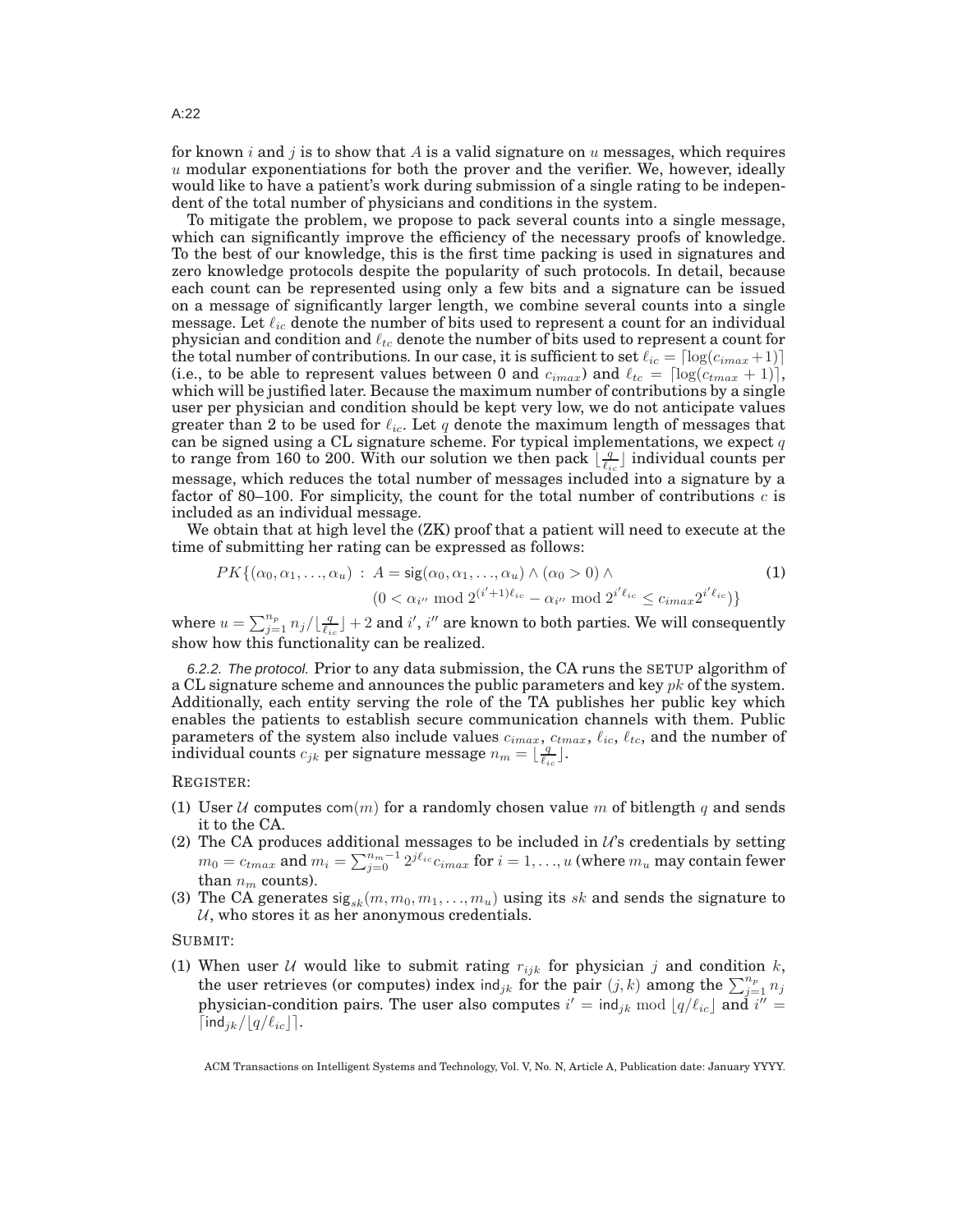- (2) U prepares a commitment com $(m')$  to a randomly chosen message  $m'$  of bitlength q.
- (3) U randomizes her credentials  $sig_{sk}(m, m_0, m_1, \ldots, m_u)$  and sends them and com $(m')$ to the TA.
- (4) U and the TA engage in a ZKPK during which U opens the first message,  $m$ , in the credentials and proves in zero knowledge the statement

$$
PK\{(\alpha_0, \alpha_1, \ldots, \alpha_u) : A = \text{sig}_{sk}(m, \alpha_0, \ldots, \alpha_u) \land (\alpha_0 > 0) \land \qquad (2)
$$
\n
$$
(0 < \alpha_{i''} \mod 2^{(i'+1)\ell_{ic}} - \alpha_{i''} \mod 2^{i'\ell_{ic}} \leq c_{imax} 2^{i'\ell_{ic}}) \}
$$

- (5) Upon successful verification of the ZKPK and the fact  $m$  has not been previously used, the TA records the rating  $r_{ijk}$  for physician j and k.
- (6) The TA issues a new credential  $sig_{sk}(m', m'_0, m_1, \ldots, m_{i''-1}, m'_{i''}, m_{i''+1}, \ldots, m_u)$ , where  $m'_0 = m_0 - 1$  and  $m'_{i''} = m_{i''} - 2^{i' \ell_{ic}}$  are computed from the previous credentials without the knowledge of  $m_0$  or  $m_{i^{\prime\prime}}$ .

Security and privacy of this interaction follows from the properties of the building blocks we use. In particular, the use of CL signatures and Pedersen commitments unconditionally hides information that could be used to identify the users and ensures that each interaction is unlinkable to prior interactions of that user with the TA. Furthermore, unforgeability of signatures and security of zero-knowledge proofs ensures that a user cannot bypass the verification process without valid credentials, and by our protocol design, duplication of user credentials is not possible.

While the protocol for SPA required results from secure multi-party computation, this solution relies on CL signatures and secure communication with anonymous routing. Since the amount of required computation is low, we do not provide the results of a sample implementation. That is, computing scores by the TA incurs minimal overhead (no cryptographic operations). Similarly, retrieving scores and computing recommendations by queriers does not involve cryptographic operations either. Submitting a rating involves the number of cryptographic operations on the order of u, which with our packing technique is not going to be high and can be performed in real time.

6.2.3. Proofs of knowledge. In this section we focus on implementing a ZKPK of the form ( $a < \alpha$  mod  $B_1 - \alpha$  mod  $B_2 \le b$ ) given a signed  $\alpha$ , which is used in our protocol (and it is known how to implement the remaining portions of the overall zero-knowledge proof). First of all, this statement can be decomposed into the following expression, where each clause can utilize a single proof technique:

$$
PK\{(\alpha,\beta,\gamma,\delta): A = \text{sig}(\alpha) \land (\beta = \alpha \text{ mod } B_1) \land (\gamma = \alpha \text{ mod } B_2) \land (\delta = \beta - \gamma) \land (a < \delta \le b)\}
$$

Proof techniques for all of the above are known (namely, a proof of knowledge of a signed value, a range proof, a proof of linear relationship of variables, and a conjunction of proofs) with the exception of a proof of equality modulo a certain value. The latter is therefore the focus of this section.

An expression of the form  $\alpha = \beta$  mod B can further be decomposed into a statement of the form  $(\beta = \gamma_1 B + \gamma_2) \wedge (\alpha = \gamma_2) \wedge (0 \leq \alpha < B)$  or  $(\beta = \gamma_1 B + \gamma_2) \wedge (\alpha = \gamma_2) \wedge \alpha \in [0, B)$ . The difference is that the former expression uses a range proof, while the latter uses a set membership proof which will be more efficient for small B. We, however, design a proof of knowledge of a statement  $\alpha \equiv \beta \pmod{B}$  which has the cost of a single equality proof and therefore is more efficient than the above. Such a proof might also be of independent interest for other applications. With this type of proof, one can prove the statement  $\alpha = \beta \mod B$  as  $(\alpha \equiv \beta \pmod{B}) \land (0 \leq \alpha < B)$ .

Now we are ready to proceed with the proof that allows the prover to convince the verifier that  $\alpha \equiv \beta \pmod{B}$  for unknown  $\alpha$  and  $\beta$  in zero knowledge. As customary

ACM Transactions on Intelligent Systems and Technology, Vol. V, No. N, Article A, Publication date: January YYYY.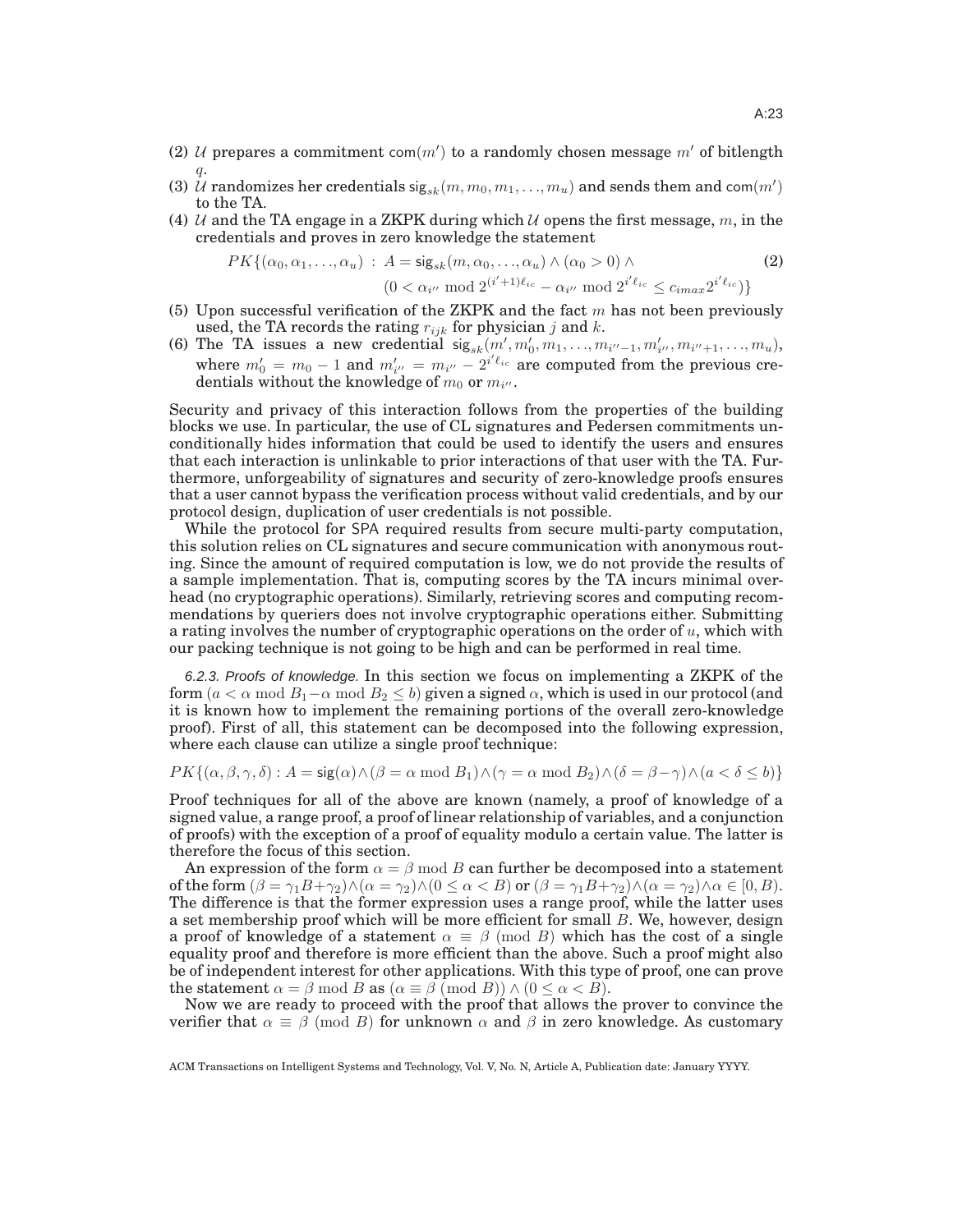in the related literature, our solution is based on discrete logarithms. Informally, this means the values about which we would like to prove a certain statement appear in the exponent. This is true for both commitment and signature schemes that we use. More formally, let G be a group of prime order p and  $g_1$  and  $g_2$  be generators of G. Then, for instance, with Pedersen commitment scheme, commitment com $(m)$  to  $m \in \mathbb{Z}_p$  is formed as  $\mathsf{com}(m) = (g_1)^m (g_2)^r$  for a random value  $r \in \mathbb{Z}_p$  (note that all operations are in  $G$ , i.e., use modular arithmetic). The CL signature schemes that we use also have a similar form. For that reason, we next describe a proof in which on input  $y_1 = (g_1)^{x_1}$ and  $y_2 = (g_2)^{x_2}$  the prover shows that  $x_1 \equiv x_2 \pmod{B}$  for  $B < p$ .

$$
PK\{(\alpha,\beta): y_1 = g_1^{\alpha} \wedge y_2 = g_2^{\beta} \wedge (\alpha \equiv \beta \pmod{B})\}
$$
 (3)

It should be understood that we describe the proof in the above form for simplicity of representation, and it achieves significantly weaker zero-knowledge guarantees than what our solution achieves. In particular, the above proof is zero-knowledge in presence of a computationally bounded verifier and when  $x_1$  and  $x_2$  are large (i.e., the verifier cannot solve the discrete logarithm of  $y_1$  to the base  $g_1$  or of  $y_2$  to the base  $g_2$  and is also unable to brute force a significant portion of the overall space for  $\alpha$  and  $\beta$ ). A better option (which is used in our solution) is to use a signature or commitment where the values  $x_1$  and  $x_2$  are information theoretically protected, e.g.,

$$
PK\{(\alpha, \beta, \gamma_1, \gamma_2) : y_1 = g_1^{\alpha} h_1^{\gamma_1} \wedge y_2 = g_2^{\beta} h_2^{\gamma_2} \wedge (\alpha \equiv \beta \pmod{B})\}
$$

In this case, the proof becomes zero-knowledge in presence of a computationally unbounded verifier. For simplicity of presentation we present a proof technique for statement in equation 3, which can be compiled into the proof statement above using known techniques for proving knowledge of a discrete logarithm representation (for  $y_1$  and  $y_2$ ) in this case).

We describe a standard type of a non-interactive proof which relies on a collisionresistant hash function  $H() : \{0,1\}^* \rightarrow \{0,1\}^{\kappa_1}$ , modeled as a random oracle for security purposes. Other types can be easily derived from our protocol. For security reasons, we require  $|p|\geq \kappa_1 |x_i| + \kappa_2$  for a security parameter  $\kappa_2$  that allows us to achieve statistical hiding (i.e., some information about the  $x_i$ 's can be revealed with a probability near  $1/2^{\kappa_2}$ ). Here  $|x_i|$  is the bit length of values used in such proofs and the verifier is assumed to be honest.

- (1) The prover generates two random values  $v_1, v_2 \leftarrow \mathbb{Z}_p$  such that  $v_1 \equiv v_2 \pmod{B}$ and computes  $t_1 = g_1^{v_1}$ ,  $t_2 = g_2^{v_2}$ .
- (2) The prover creates a commitment  $c = H(g_1||g_2||y_1||y_2||t_1||t_2||B)$  (where "||" denotes concatenation), which serves the role of a challenge.
- (3) The prover computes  $r_1 = (v_1 cx_1)$  and  $r_2 = (v_2 cx_2)$ . If either  $r_1$  or  $r_2$  is negative, the prover restarts the proof from step 1. Otherwise, she sends  $g_1, g_2, y_1, y_2, r_1, r_2, c$ , B to the verifier.
- (4) The verifier computes  $t'_1 = g_1^{r_1} y_1^c$ ,  $t'_2 = g_2^{r_2} y_2^c$ , and  $c' = H(g_1||g_2||y_1||y_2||t'_1||t'_2||B)$ .
- (5) If  $c' = c$  and  $r_1 \equiv r_2 \pmod{B}$ , the verifier accepts the proof.

Note that the probability of failure in step 3 is negligible in the security parameter  $\kappa_2$ , which means that the prover will be able to successfully complete the proof on the first try with overwhelming probability.

We next need to show that the above protocol is zero-knowledge proof of knowledge of the desired statement in presence of an honest verifier. To do so, we prove three standard properties sought of a ZKPK, namely, completeness (which states that an honest prover with possession of  $g_1^{x_1}$  and  $g_2^{x_2}$ , where  $x_1 \equiv x_2 \pmod{B}$  can indeed successfully complete the proof), soundness (which states that a prover with  $x_1 \not\equiv x_2 \pmod B$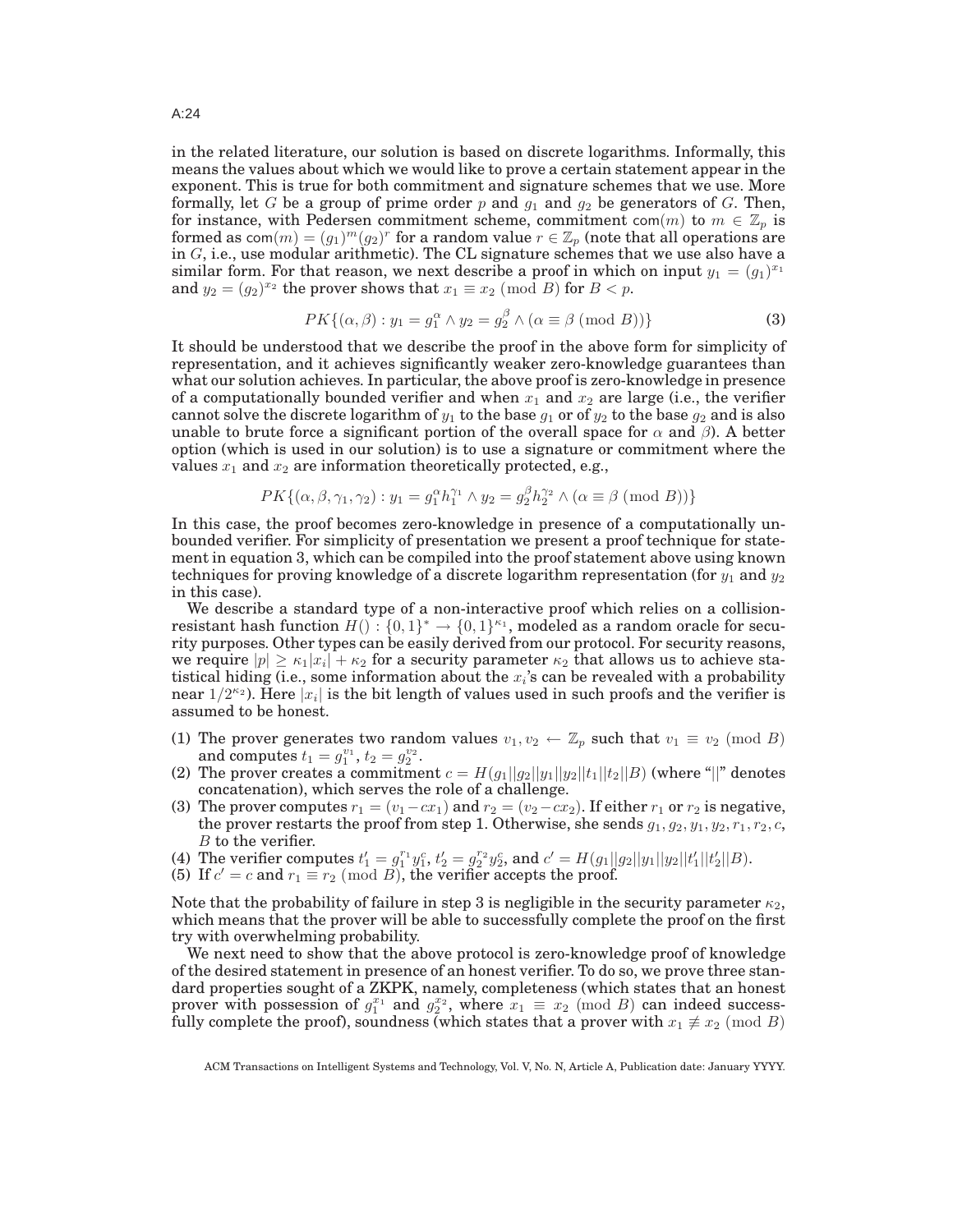cannot successfully complete the proof with a non-negligible probability), and zeroknowledge (which states that a simulator without access to  $x_1$  and  $x_2$  can produce a verifier's view indistinguishable from a real protocol execution).

*Completeness.* When  $x_1 \equiv x_2 \pmod{B}$ , the prover will be able to convince the verifier of this fact with probability 1. Since the prover's claim is true, the verifier will compute:

$$
t'_1 = g_1^{r_1} y_1^c = g_1^{(v_1 - cx_1)} g_1^{cx_1} = t_1
$$
 and  $t'_2 = g_2^{r_2} y_2^c = g_2^{(v_2 - cx_2)} g_2^{cx_2} = t_2$ 

This means that c must be identical to c'. Additionally, if  $x_1 \equiv x_2 \pmod{B}$  and  $v_1 \equiv x_2 \pmod{B}$  $v_2 \pmod{B}$ , then it is straightforward to see that  $r_1 \equiv r_2 \pmod{B}$ . Therefore, the prover will be able to successfully complete the proof with probability 1.

*Soundness.* If  $x_1$  is not congruent to  $x_2 \mod B$ , to produce a forgery the prover must generate  $x'_1$  and  $x'_2$  that will produce  $r'_1$  and  $r'_2$  that are congruent mod B. However, since the verifier will compute  $t'_1$ ,  $t'_2$  to be different than  $t_1, t_2$  used by the prover, by our assumption that  $H()$  is a random function the probability that  $c' = c$  is  $1/2^{\kappa_1}$ . Therefore, the probability that a cheating prover can convince an honest verifier that  $x_1 \equiv x_2 \pmod{B}$  is negligible in the security parameter  $\kappa_1$ .

*Zero-knowledge.* We show that the verifier's view can be simulated without any knowledge of  $x_1$  and  $x_2$  and can be performed as follows:

- (1) On input a random value c, the simulator chooses at random  $v_1, v_2 \in \mathbb{Z}_p$  congruent modulo B and random  $x_1$  and  $x_2$  of the appropriate length also congruent modulo B.
- (2) The simulator computes  $r_1 = (v_1 cx_1)$  and  $r_2 = (v_2 cx_2)$ . If either value is negative, the simulator restarts from step 1.
- (3) The simulator computes  $t_1 = g_1^{v_1}$ ,  $t_2 = g_2^{v_2}$ , programs the random oracle for H to output  $c$  on input  $(g_1||g_2||y_1||y_2||t_1||t_2||B)$ , and outputs  $g_1, g_2, y_1, y_2, r_1, r_2, c$ , and  $B$ .

Now notice that under the assumption that the verifier is bounded (and the length of the  $x_i$ 's is sufficiently large), the verifier's view is computationally indistinguishable from the protocol execution. The values of  $r_i$ 's achieve stronger, statistical indistinguishability. Also, as mentioned earlier, if the proof is modified to work with commitments or signatures that perfectly hide the values of  $x_1$  and  $x_2$ , the proof becomes statistical zero-knowledge in presence of a computationally unbounded verifier. This completes the security analysis of the proof.

The last part that remains is to show that the proofs of knowledge in equations 1 and 2 do indeed enforce the necessary policy in our protocol. In particular, we want to show that a party with a signature on a count equal to 0 or less is unable to successfully pass the verification. In our case this is necessary because the packed counts (and their negative values in particular) can "interfere" with each other within a single message.

With modular arithmetic, all values we operate on are positive, but if it is necessary to handle negative values, it is common to allocate a half of the available space for negative values. For that reason, we might want to have the valid values  $[1, c_{imax}]$ and  $[1, c<sub>tmax</sub>]$  for  $c<sub>jk</sub>$  and c, respectively, occupy less than a half of the entire space (i.e.,  $2^{\ell_{ic}}$  and  $2^{\ell_{tc}}$ ). Then checking for  $(\alpha_0 > 0)$  can be accomplished by verifying that  $(0 < \alpha_0 < 2^{\ell_{tc}-1})$ . In this case, even if  $\alpha_0$  is decremented below 0, the proof will be successful only for users who are still authorized to contribute. In our implementation, however, the TA do not issue a renewed credential on a negative count (i.e., a credential is renewed and decremented only when the current count is above 0). This means that the lowest value that a credential can have is 0, which makes such cases even easier to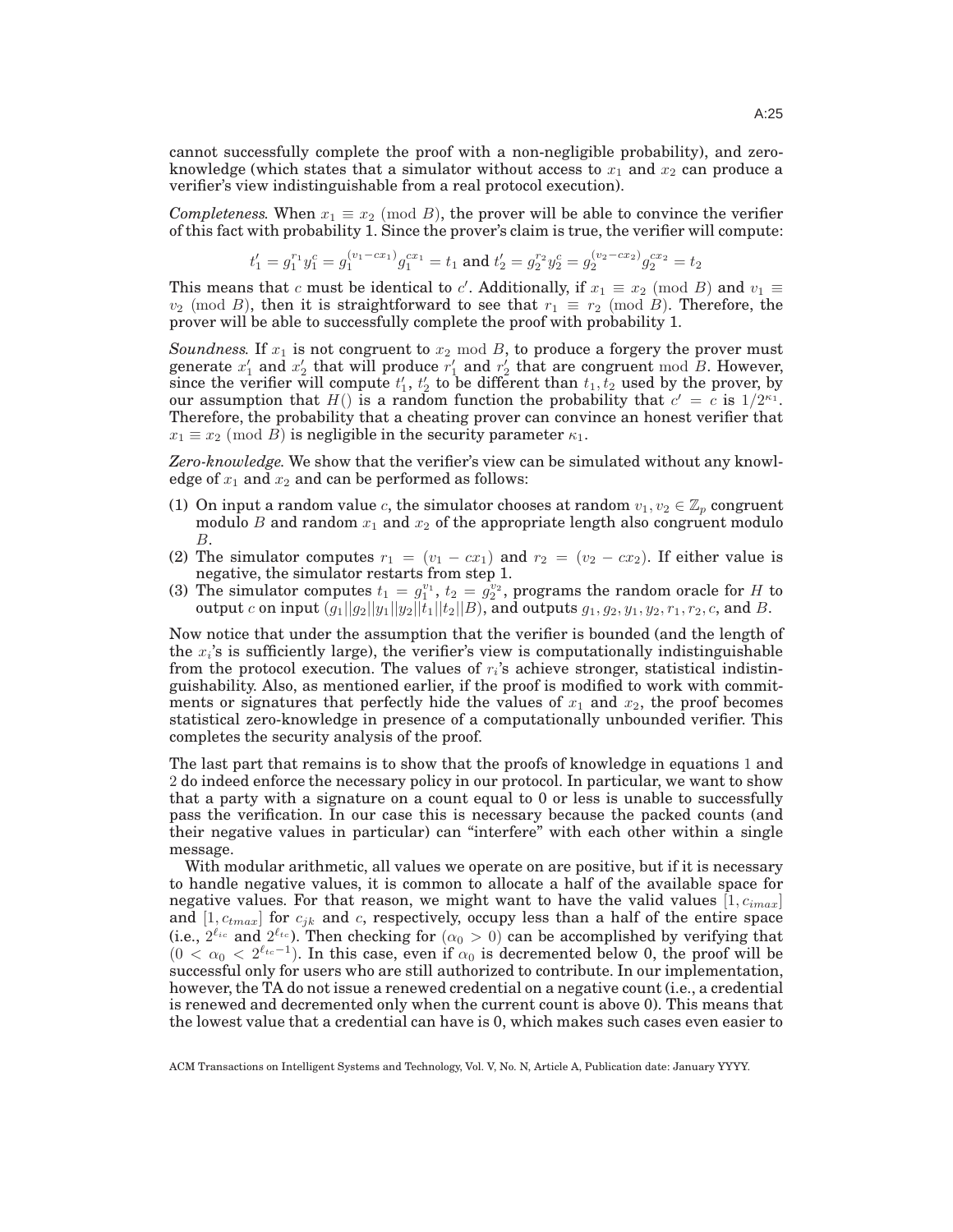handle in that that support for negative counts is not needed. Similarly we have that packed counts  $c_{jk}$ 's will not decrement below 0, but only negative values would affect other counts stored at lower bits within the same message. We thus obtain that  $\ell_{ic}$  and  $\ell_{tc}$  can safely be set to  $\lceil \log(c_{imax} + 1) \rceil$  and  $\lceil \log(c_{tmax} + 1) \rceil$ , respectively.

# **6.3. Solution based on Electronic Cash**

Our second solution for implementing ACA consists of utilizing electronic cash (or ecash) which can also be built from CL signatures such as [Camenisch and Lysyanskaya 2004]. E-cash schemes can vary widely in their implementations and properties, but in this work we are interested in a particular type of e-cash that allows for offline spending of anonymous coins and can be built on CL signatures. Informally, in such schemes, a user obtains an electronic coin of denomination  $v$  by obtaining a signature from the bank sig(s, id, t, v), after which bank withdraws amount v from the user's account. Here s is the coin's serial number unknown to the bank (included into the signature using a commitment),  $id$  is the user's identity, and  $t$  is a random value. When the user would like to purchase goods from a merchant, she spends the coin anonymously as follows: The user opens the serial number s and denomination  $v$  and also releases the value  $d = id \cdot R + t$  computed on the merchant's choice of R (the correctness of this value is accompanied by a zero-knowledge proof using a randomized version of the signature). At a later point, the merchant exchanges the coin it obtained from the user for monetary value v. To do so, the merchant submits  $s, v, R, d$ , and the proof of their correctness to the bank. If the value s has not been previously used, the bank pays amount  $v$  to the merchant. Otherwise, double spending took place. To determine whether the user double spent the coin (at a single or multiple merchants) or the merchant is trying to deposit the coin more than once, the bank retrieves the record it already has for s. If the current values  $d$  and  $R$  that the merchant is submitting differ from the previously stored values  $\hat{d}$  and  $\hat{R}$ , the bank concludes that the user is at fault. In this case, the bank recovers the user's identity by solving a system of equations  $id \cdot R + t = d$  and  $id \cdot \overline{R} + t = d$  for two unknowns id and t and applies a penalty to the user's account. Otherwise, if  $R = R$ , the bank concludes that the coin was spent by the user only once since it is the responsibility of the merchant to use unpredictable values of  $R$ . With such a solution, the user can anonymously spent coins offline. If the scheme is followed as prescribed, the user remains anonymous (i.e., the user's identity is information theoretically protected when the equation  $id \cdot R + t$  is evaluated only on a single point R); if, however, the user double spends a coin, the anonymity is lost.

The above description demonstrates how two crucial features, namely, anonymous offline coin spending and double spending prevention, can be achieved using anonymous credentials. In our system, however, double spending prevention alone is not sufficient, and a mechanism for enforcing a substantially more complex access control policy need to be developed. The use of anonymous tokens that can be spent at a variety of entities, although, allows the TA to be realized in a distributed way and be run by multiple entities. In this section, therefore, we design a solution that utilizes electronic cash in a novel way to enforce non-trivial access control policy involving multiple conditions. To the best of our knowledge, this is the first time e-cash is used for this purpose and for enforcement of the conjunction of access control rules in particular.

At high level, our solution consists of issuing different types of tokens, each of which can be used only once. A patient is issued  $c_{tmax}$  tokens that can be used to submit a rating for any physician and condition. For each physician  $j$  and condition  $k$  that that physician treats the patient is also issued  $c_{imax}$  tokens that can be only used for rating physician j and condition k. Then at the time the patient would like to submit her rating, the patient will be required to submit two tokens: one for the individual  $(i, k)$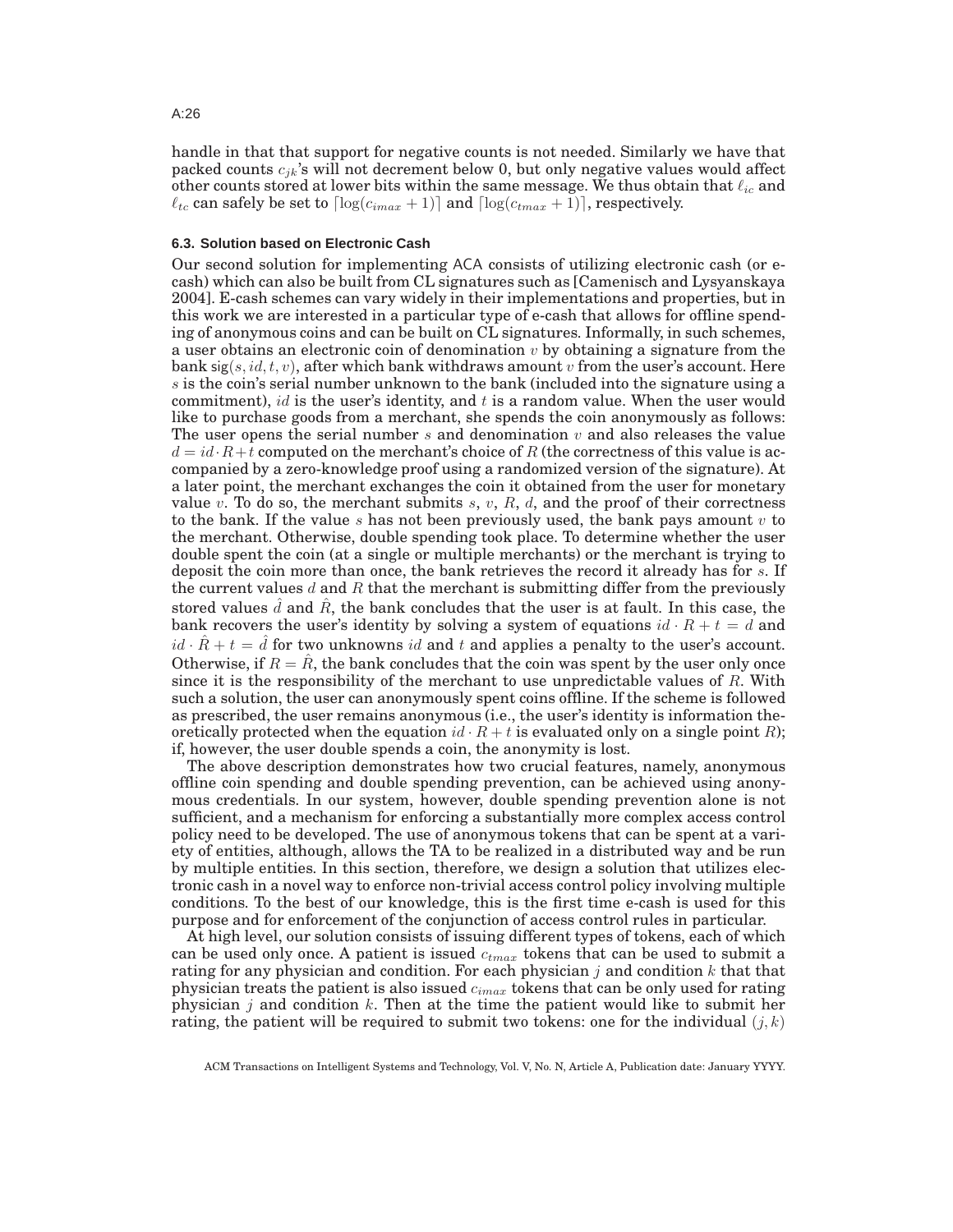pair and another general token that can be used toward any rating. This will allow the system to enforce the proper mechanism for mitigating system abuse.

One important consideration that must be taken into account when issuing multiple credentials to a single user is that of collusion resilience. In our context collusion resilience means that tokens belonging to different users cannot be successfully combined to obtain access to resources which each of the users are not authorized to have individually. Suppose a certain user exhausts one type of tokens she is issued, e.g., for a specific physician  $j$  and condition  $k$  pair, but has an abundance of tokens that can be spent on any physician. If the user obtains another token for the same physician  $j$ and condition  $k$  pair from another user (which the second user does not intend to use), she should not be able satisfy the system requirements by submitting two tokens, each of the correct type, that were issued to different users. We achieve collusion resilience by requiring that two tokens (of different types) submitted at the time of rating correspond to the same user, without revealing the identity of that user.

We next describe our solution in detail. In what follows, a (physician  $j$ , condition  $k$ ) pair with the special value of  $(0, 0)$  will be interpreted as "any physician and any condition."

### REGISTER:

- (1) User U computes  $c_{tmax}$  commitments com $(m_i, t_i)$  for randomly chosen values  $m_i$ and  $t_i$  and sends them to the CA.
- (2) U also computes  $c_{imax}$  commitments  $com(m_i^{(jk)}, t_i^{(jk)})$  on random values for each valid (physician  $j$ , condition  $k$ ) pair and sends them to the CA.
- (3) Upon verifying U's identity id, the CA uses commitments  $com(m_i, t_i)$  and its secret  $\text{key } sk \text{ to issue } c_{tmax} \text{ tokens } \text{sig}_{sk}(m_i, t_i, id, \text{``0} || 0 \text{''}) \text{ to } \mathcal{U}.$
- (4) The CA also uses commitments  $com(m_i^{(jk)}, t_i^{(jk)})$  in conjunction with its key sk to issue  $c_{imax}$  tokens  ${\sf sig}_{sk}(m_{i}^{(jk)},t_{i}^{(jk)},id,$ " $j||k$ ") to user  ${\cal U}$  for each valid  $(j,k)$  pair.

SUBMIT:

- (1) When user  $U$  would like to submit rating  $r_{ijk}$  for physician j and condition k, the user retrieves unused tokens of the type  $sig_{sk}(m', t', id, "0||0")$  and  $\textsf{sig}_{sk}(m'', t'', id, \text{``}j||k").$
- (2) The user randomized these signed tokens; let  $A$  and  $B$  denote their randomized versions.  $U$  sends to a TA of its choice values  $j, k, r_{ijk}, m', m'', A$ , and  $B$ .
- (3) The TA provides U with a random challenge R and receives two values  $d_1$  and  $d_2$ as a response.
- (4)  $U$  and the TA engage in a ZKPK interaction, during which  $U$  proves the statement

$$
PK\{(\alpha_1, \beta_1, \alpha_2, \beta_2) : A = \text{sig}_{sk}(m', \alpha_1, \beta_1, \text{``0||0''}) \land B = \text{sig}_{sk}(m'', \alpha_2, \beta_2, \text{``j||k''})
$$
  

$$
\land (\beta_1 = \beta_2) \land (d_1 = \beta_1 \cdot R + \alpha_1) \land (d_2 = \beta_2 \cdot R + \alpha_2)\}
$$

(5) Upon successful verification, the TA records all values received from  $U$  as well as a transcript of the proof,  $\Phi$ , and accepts the rating  $r_{ijk}$ .

VERIFY:

- (1) When a TA would like to test the validity of a submitted rating  $r_{ijk}$  for physician  $j$  and condition  $k$ , the TA submits to the CA the values  $j, k, m', m'', \v{A}, B, \bar{R}, d_1, d_2, \Phi$ received from an (anonymous) user at the time of obtaining  $r_{ijk}$ .
- (2) The CA searches its database of spent tokens for  $m'$  and  $m''$ . If neither of them is found, the CA verifies the correctness of the proof  $\Phi$  against the values it received from the TA, records  $m', m'', R, d_1, d_2$ , and confirms the validity of the submission.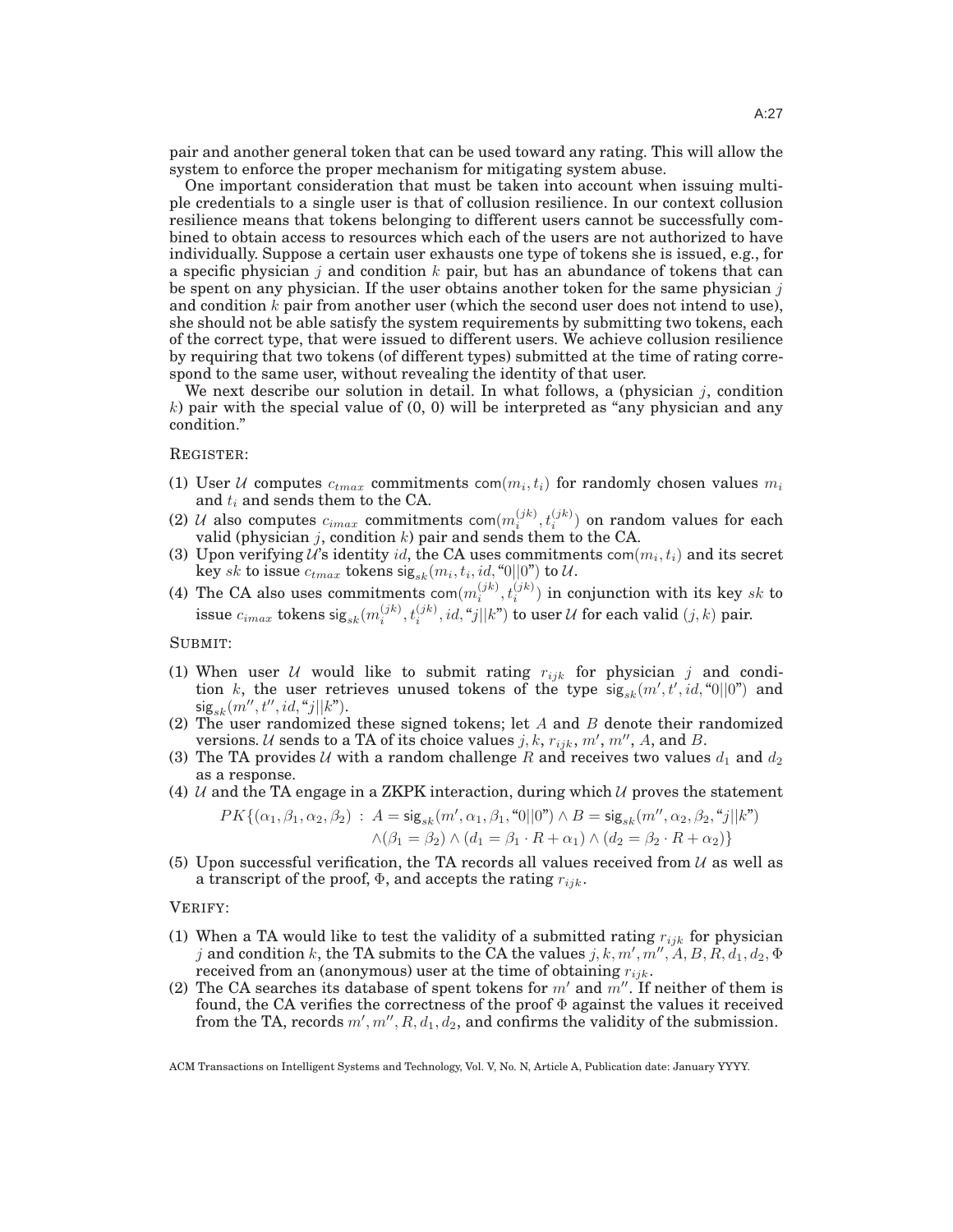- (3) Otherwise, if at least one of  $m'$  and  $m''$  have previously been submitted, the CA investigates the case. Let  $\hat{R}, \hat{d}_1$ , denote values associated with a previously stored  $m'$ . The CA compares R to  $\hat{R}$ , and if they differ, recovers the id of the responsible user from  $R$ ,  $d_1$ ,  $\hat{R}$ , and  $\hat{d_1}$ . In this case, the CA notifies the TA of the system abuse, which causes the TA to discard the rating  $r_{ijk}$ . Otherwise, if  $R = \hat{R}$ , the CA notifies the TA of the duplicate verification request, which means that  $r_{ijk}$  was previously verified by the TA.
- (4) If  $m''$  was also found in the CA's database, the CA repeats step 3 above for  $m''$  using the respective values R,  $d_2$ ,  $\hat{R}$ , and  $\hat{d}_2$ .

As before, security and privacy of our solution primarily follow from the properties of the building blocks that we use. That is, each contributing user remains anonymous as long as he complies with the agreed upon usage rules. All queriers also retrieve necessary scores and recommendation data anonymously. In addition, the rules for mitigating system abuse are enforced properly as the user is unable to reuse her tokens, and collusion resilience is achieved through zero-knowledge proofs at the time of each contribution.

This solution also has a light computational overhead as all ratings are received and processed in the clear. The storage of a contributing user consists of  $c_{imax} \sum_{i=1}^{n_p} + c_{tmax}$ signatures and the same number of corresponding messages  $m_i$ 's and  $m_i^{(jk)}$ 's. Because signatures are only tens of bytes long, this storage is not going to be a burden for the user. Finally, the work associated with each submission and verification protocol consists of a constant number of cryptographic operations and is thus very low. In particular, an implementation built on the signature scheme of [Camenisch and Lysyanskaya 2004] would use bilinear maps with pairings implemented over elliptic curves. In such a setting, the equivalent of modular exponentiations is noticeably faster than in conventional cryptography, and the main overhead comes from performing a pairing operation (which for a typical set of parameters takes tens of milliseconds). The largest overhead of the solution then comes from signature verification that the server performs per contribution, while still allowing the server to perform all necessary computation within a second. The client's overhead is noticeably lighter, which gives a solution that can support a very large number of users.

### **7. CONCLUSIONS AND DISCUSSION**

This work puts forward a framework for building medical recommendation systems in which (i) privacy of patient data is provably preserved, (ii) reliability of data is maintained by mitigating system abuse by dishonest users, and (iii) the functionality is flexible enough to provide recommendations on individual conditions as well as their combinations. We provide two alternative architectures, SPA and ACA, that satisfy the framework requirements. Our realization of the SPA architecture relies on secure multiparty techniques which we enhance with misuse prevention techniques. Our realization of the ACA architecture relies on anonymous credentials and utilizes new zero-knowledge proof of knowledge techniques and a novel use of electronic cash for effective misuse prevention, as well as has lightweight computational overhead.

While both architectures meet all of the functional, privacy, and reliability requirements and can be deployed in practice, each has drawbacks in comparison to the other. For example, in SPA:

(1) Using modern secure multiparty computation techniques, computing recommendations incurs heavy computational load on the servers. The load depends on the number of physicians present in the recommendation system and the number of

ACM Transactions on Intelligent Systems and Technology, Vol. V, No. N, Article A, Publication date: January YYYY.

A:28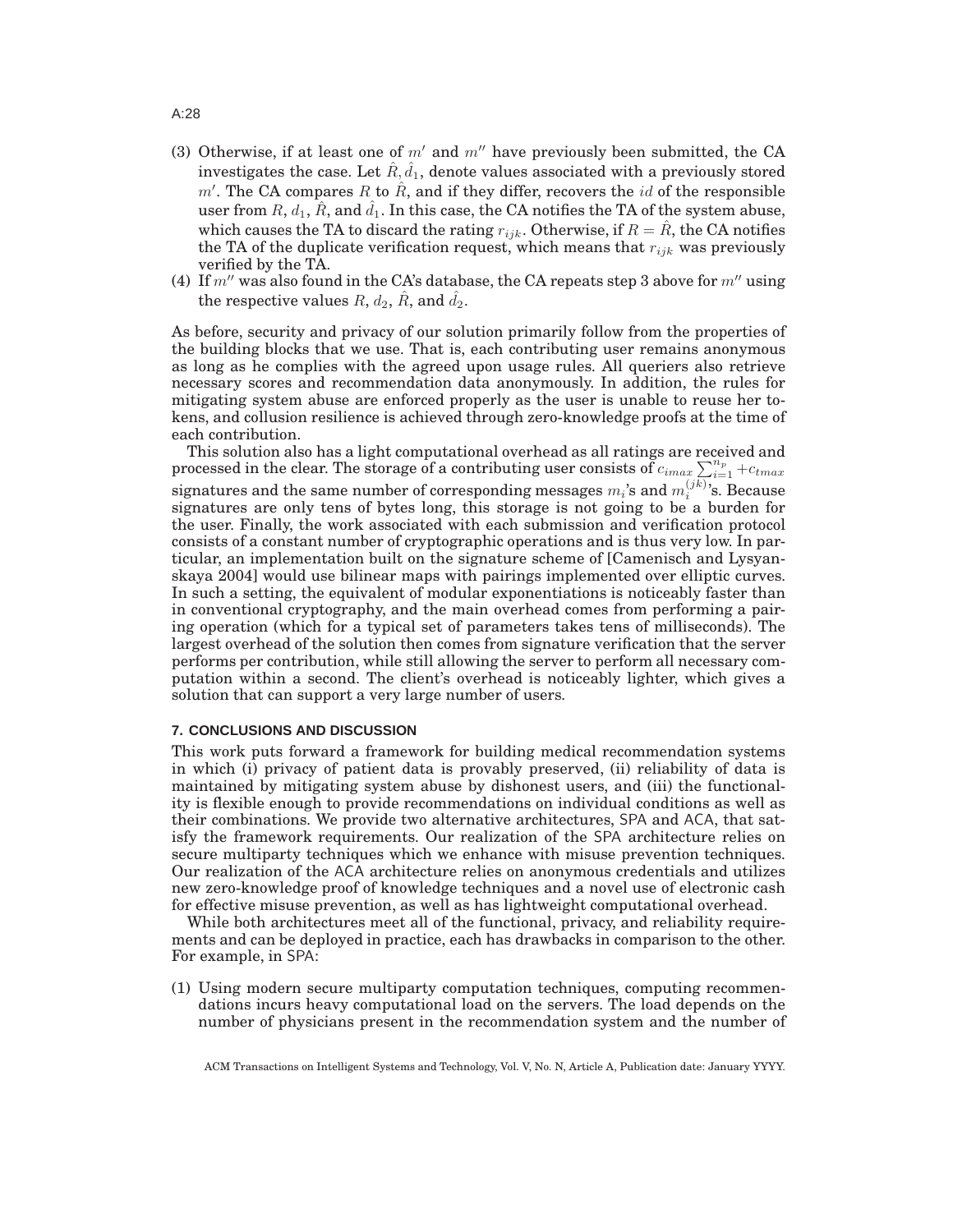supported health conditions, but requires new recommendations to be produced infrequently.

- (2) Custom queries for user-specified combinations of conditions and weights cannot be executed often due to their computational cost on the servers (and significant wait time for users). Furthermore, such queries are likely to leak some information about the conditions included in the query (otherwise, the queries are infeasible to execute).
- (3) Finding mutually distrustful parties to perform the computations may not be easy; without such entities, the system does not guarantee privacy.

While in ACA we have:

- (1) Users must be willing to register with the system in order to make any contributions, but the concept of anonymous authentication might be difficult to explain to the average user.
- (2) Privacy of user ratings is achieved by hiding among other users in the system. That is, when the system is not used by a large enough user base, privacy guarantees weaken (this affects SPA to a lesser degree because physicians' scores are not published). The users of the system need to be aware of such potential vulnerability.

Based on this comparison, we leave it for the community to decide which architecture may be most beneficial for a particular context.

### **REFERENCES**

- ARMKNECHT, F. AND STRUFE, T. 2011. An efficient distributed privacy-preserving recommendation system. In *IEEE Ad Hoc Networking Workshop*. 65–70.
- BANKOVIC, Z., VALLEJO, J., FRAGA, D., AND MOYA, J. 2011. Detecting bad-mouthing attacks on reputation systems using self-organizing maps. In *Computational Intelligence in Security for Information Systems*. LNCS Series, vol. 6694. 9–16.
- BAUDRON, O., FOUQUE, P.-A., POINTCHEVAL, D., STERN, J., AND POUPARD, G. 2001. Practical multicandidate election scheme. In *ACM Symposium on Principles of Distributed Computing (PODC)*. 274– 283.
- BERJANI, B. AND STRUFE, T. 2011. A recommendation system for spots in location-based online social networks. In *EuroSys Workshop on Social Network Systems*.
- BLANTON, M. 2008. Online subscriptions with anonymous access. In *ACM Symposium on Information, Computer and Communications Security (ASIACCS)*. 217–227.
- BLANTON, M. AND GASTI, P. 2011. Secure and efficient protocols for iris and fingerprint identification. In *European Symposium on Research in Computer Security (ESORICS)*. 190–209.
- BONEH, D. AND FRANKLIN, M. 1997. Efficient generation of shared RSA keys. In *Advances in Cryptology - CRYPTO*. 425–439.
- BOUDOT, F. 2000. Efficient proofs that a committed number lies in an interval. In *Advances in Cryptology – EUROCRYPT*. LNCS Series, vol. 1807. 431–444.
- BUNN, P. AND OSTROVSKY, R. 2007. Secure two-party k-means clustering. In *ACM Conference on Computer and Communications Security (CCS)*. 486–497.
- BURKE, R., MOBASHER, B., WILLIAMS, C., AND BHAUMIK, R. 2006. Classification features for attack detection in collaborative recommender systems. In *ACM SIGKDD International Conference on Knowledge Discovery and Data Mining*. 542–547.
- CAMENISCH, J. AND LYSYANSKAYA, A. 2002. A signature scheme with efficient protocols. In *International Conference on Security in Communication Networks (SCN)*. LNCS Series, vol. 2576. 268–289.
- CAMENISCH, J. AND LYSYANSKAYA, A. 2004. Signature schemes and anonymous credentials from bilinear maps. In *Advances in Cryptology – CRYPTO*. 56–72.
- CAMENISCH, J. AND STADLER, M. 1997. Proof systems for general statements about discrete logarithms. Technical Report No. 260, ETH Zurich.
- CANETTI, R. 2000. Security and composition of multiparty cryptographic protocols. *Journal of Cryptology 13,* 1, 143–202.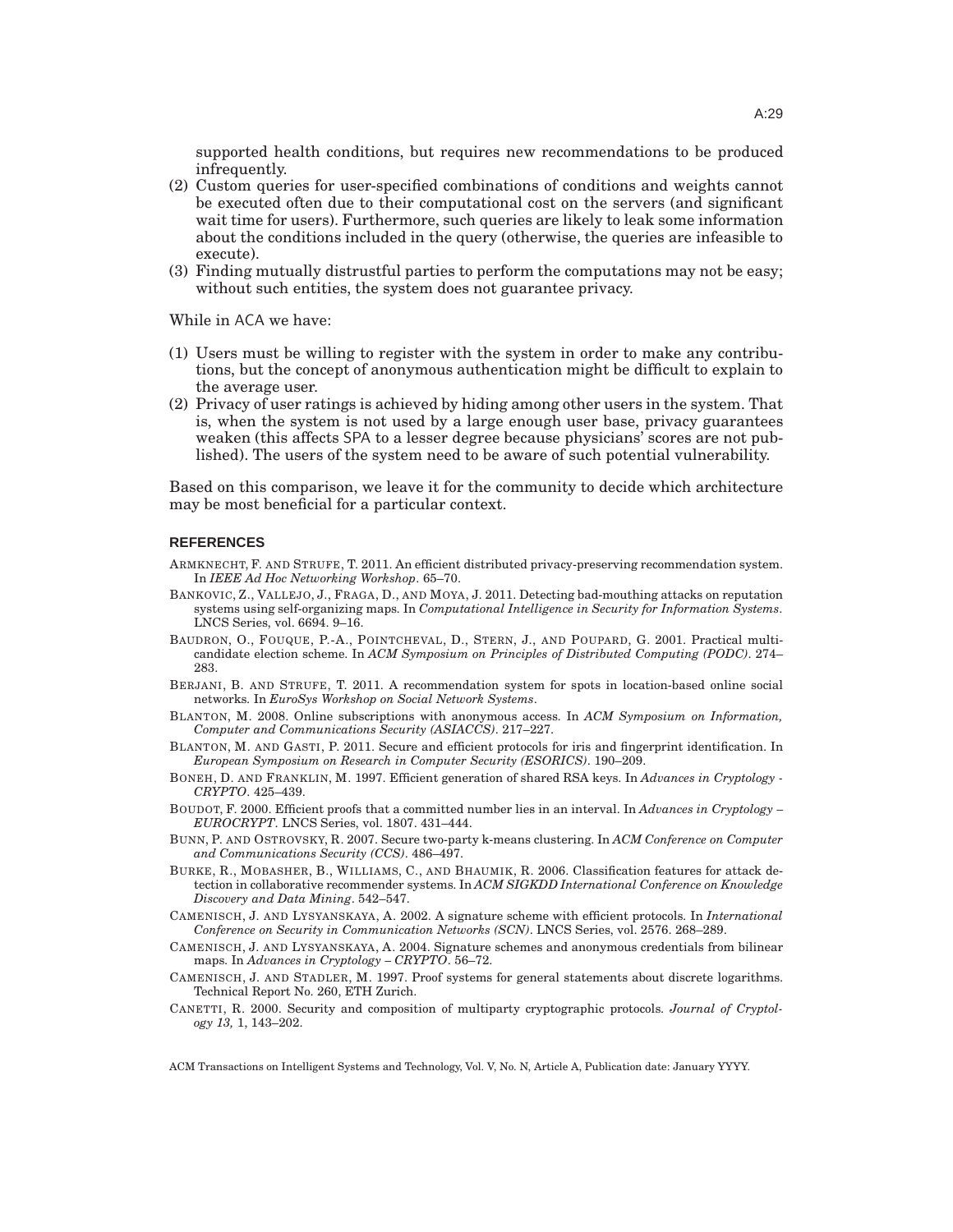- CANNY, J. F. 2002a. Collaborative filtering with privacy. In *IEEE Symposium on Security and Privacy*. 45–57.
- CANNY, J. F. 2002b. Collaborative filtering with privacy via factor analysis. In *ACM Conference on Research and Development in Information Retrieval (SIGIR)*. 238–245.
- CHEN, S. AND WILLIAMS, M. A. 2010. Towards a comprehensive requirements architecture for privacyaware social recommender systems. In *Asia-Pacific Conference on Conceptual Modelling*. Vol. 110. 33– 42.
- CHIRITA, P.-A., NEJDL, W., AND ZAMFIR, C. 2005. Preventing shilling attacks in online recommender systems. In *ACM International Workshop on Web Information and Data Management (WIDM)*. 67–74.
- CRAMER, R., DAMGÅRD, I., AND NIELSEN, J. 2001. Multiparty computation from threshold homomorphic encryption. In *Advances in Cryptology – EUROCRYPT*. 280–289.
- DAMGÅRD, I., GEISLER, M., AND KRØIGÅRD, M. 2008a. A correction to efficient and secure comparison for on-line auctions. Cryptology ePrint Archive, Report 2008/321.
- DAMGÅRD, I., GEISLER, M., AND KRØIGÅRD, M. 2008b. Homomorphic encryption and secure comparison. *Journal of Applied Cryptology 1,* 1, 22–31.
- DAMGÅRD, I. AND JURIK, M. 2001. A generalisation, a simplification and some applications of Paillier's probabilistic public-key system. In *International Workshop on Practice and Theory in Public Key Cryptography (PKC)*. 119–136.
- DAMGÅRD, I. AND KOPROWSKI, M. 2001. Practical threshold RSA signatures without a trusted dealer. In *Advances in Cryptology – EUROCRYPT*. LNCS Series, vol. 2045. 152–165.
- DELLAROCAS, C. 2000. Immunizing online reputation reporting systems against unfair ratings and discriminatory behavior. In *ACM Conference on Electronic Commerce (EC)*. 150–157.
- DIERKS, T. AND ALLEN, C. 1999. The TLS Protocol Version 1.0. RFC 2246 (Proposed Standard).
- DIERKS, T. AND RESCORLA, E. 2006. The Transport Layer Security (TLS) Protocol Version 1.1. RFC 4346 (Proposed Standard).
- DIERKS, T. AND RESCORLA, E. 2008. The Transport Layer Security (TLS) Protocol Version 1.2. RFC 5246 (Proposed Standard).
- DWORK, C. 2006. Differential privacy. In *International Colloquium on Automata, Languages and Programming (ICALP)*. LNCS Series, vol. 4052. 1–12.
- DWORK, C. 2008. Differential privacy: A survey of results. In *International Conference on Theory and Applications of Models of Computation (TAMC)*. LNCS Series, vol. 4978. 1–19.
- FOUQUE, P.-A., POUPARD, G., AND STERN, J. 2000. Sharing decryption in the context of voting or lotteries. In *International Conference on Financial Cryptography (FC)*. LNCS Series, vol. 1962. 90–104.
- GOLDREICH, O. 2004. *Foundations of Cryptography: Volume 2, Basic Applications*. Cambridge University Press.
- GROTH, J. 2010. A verifiable secret shuffle of homomorphic encryptions. *Journal of Cryptology*, 546–579.
- GROTH, J. AND ISHAI, Y. 2008. Sub-linear zero-knowledge argument for correctness of a shuffle. In *Advances in Cryptology – EUROCRYPT*. 379–396.
- HOENS, T. R., BLANTON, M., AND CHAWLA, N. 2010a. A private and reliable recommendation system using a social network. In *IEEE International Conference on Information Privacy, Security, Risk and Trust (PASSAT)*. 816–825.
- HOENS, T. R., BLANTON, M., AND CHAWLA, N. 2010b. Reliable medical recommendation systems with patient privacy. In *ACM International Health Informatics Symposium (IHI)*. 173–182.
- KARGUPTA, H., DATTA, S., WANG, Q., AND SIVAKUMAR, K. 2003. On the privacy preserving properties of random data perturbation techniques. In *IEEE International Conference on Data Mining (ICDM)*. 99–106.
- KATZENBEISSER, S. AND PETKOVIC, M. 2008. Privacy-preserving recommendation systems for consumer healthcare services. In *IEEE International Conference on Availability, Reliability and Security (ARES)*. 889–895.
- LAM., S. K. AND RIEDL, J. 2004. Shilling recommender systems for fun and profit. In *ACM International Conference on World Wide Web (WWW)*. 393–402.
- LIPMAA, H., ASOKAN, N., AND NIEMI, V. 2002. Secure Vickrey auctions without threshold trust. In *Financial Cryptography (FC)*. 87–101.
- MCSHERRY, F. AND MIRONOV, I. 2009. Differentially private recommender systems: Building privacy into the Netflix prize contenders. In *ACM International Conference on Knowledge Discovery and Data Mining (KDD)*. 627–636.